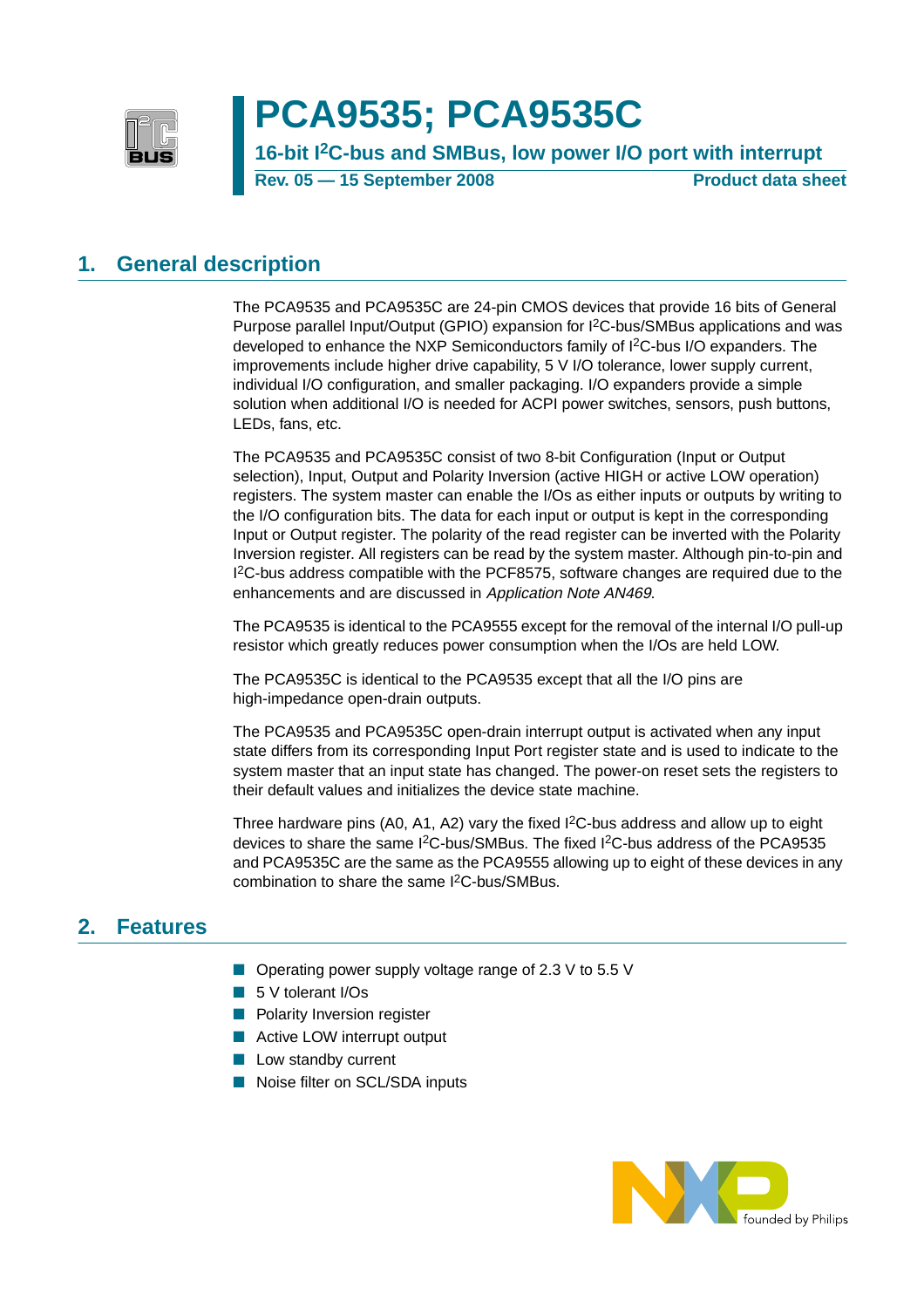- No glitch on power-up
- Internal power-on reset
- 16 I/O pins which default to 16 inputs
- 0 Hz to 400 kHz clock frequency
- ESD protection exceeds 2000 V HBM per JESD22-A114, 200 V MM per JESD22-A115, and 1000 V CDM per JESD22-C101
- Latch-up testing is done to JEDEC Standard JESD78 which exceeds 100 mA
- Offered in four different packages: SO24, TSSOP24, HVQFN24 and HWQFN24

### <span id="page-1-0"></span>**3. Ordering information**

| Table 1.           | <b>Ordering information</b> |                                                                                                                        |                      |
|--------------------|-----------------------------|------------------------------------------------------------------------------------------------------------------------|----------------------|
| <b>Type number</b> | Package                     |                                                                                                                        |                      |
|                    | <b>Name</b>                 | <b>Description</b>                                                                                                     | Version              |
| <b>PCA9535D</b>    | SO <sub>24</sub>            | plastic small outline package; 24 leads;<br>body width 7.5 mm                                                          | SOT <sub>137-1</sub> |
| <b>PCA9535PW</b>   | TSSOP24                     | plastic thin shrink small outline package; 24 leads; body<br>width 4.4 mm                                              | SOT355-1             |
| <b>PCA9535BS</b>   | HVQFN24                     | plastic thermal enhanced very thin quad flat package;<br>no leads; 24 terminals; body $4 \times 4 \times 0.85$ mm      | SOT616-1             |
| PCA9535HF          | HWQFN24                     | plastic thermal enhanced very very thin quad flat<br>package; no leads; 24 terminals; body $4 \times 4 \times 0.75$ mm | SOT994-1             |
| <b>PCA9535CD</b>   | SO <sub>24</sub>            | plastic small outline package; 24 leads;<br>body width 7.5 mm                                                          | SOT <sub>137-1</sub> |
| PCA9535CPW         | TSSOP24                     | plastic thin shrink small outline package; 24 leads; body<br>width 4.4 mm                                              | SOT355-1             |
| PCA9535CHF         | HWQFN24                     | plastic thermal enhanced very very thin quad flat<br>package; no leads; 24 terminals; body $4 \times 4 \times 0.75$ mm | SOT994-1             |

### <span id="page-1-1"></span>**3.1 Ordering options**

| Table 2.         | <b>Ordering options</b> |                                     |
|------------------|-------------------------|-------------------------------------|
| Type number      | <b>Topside mark</b>     | Temperature range                   |
| <b>PCA9535D</b>  | <b>PCA9535D</b>         | $T_{amb} = -40$ °C to +85 °C        |
| PCA9535PW        | PCA9535PW               | $T_{amb} = -40$ °C to +85 °C        |
| <b>PCA9535BS</b> | 9535                    | $T_{\text{amb}} = -40$ °C to +85 °C |
| <b>PCA9535HF</b> | <b>P35H</b>             | $T_{\text{amb}} = -40$ °C to +85 °C |
| <b>PCA9535CD</b> | <b>PCA9535CD</b>        | $T_{amb}$ = -40 °C to +85 °C        |
| PCA9535CPW       | <b>PCA9535C</b>         | $T_{amb}$ = -40 °C to +85 °C        |
| PCA9535CHF       | <b>P35C</b>             | $T_{amb}$ = -40 °C to +85 °C        |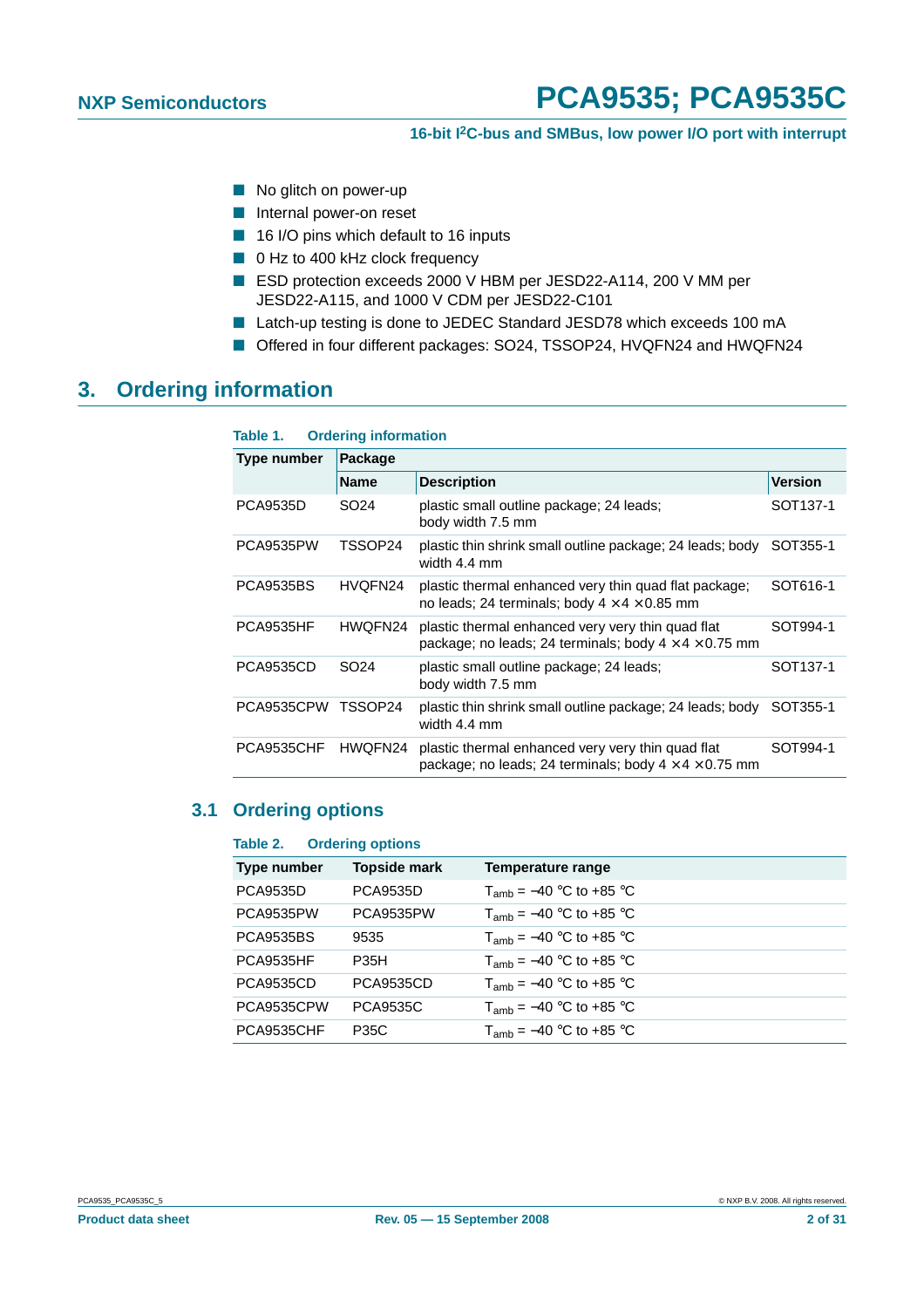#### **16-bit I2C-bus and SMBus, low power I/O port with interrupt**

# <span id="page-2-1"></span>**4. Block diagram**



<span id="page-2-0"></span>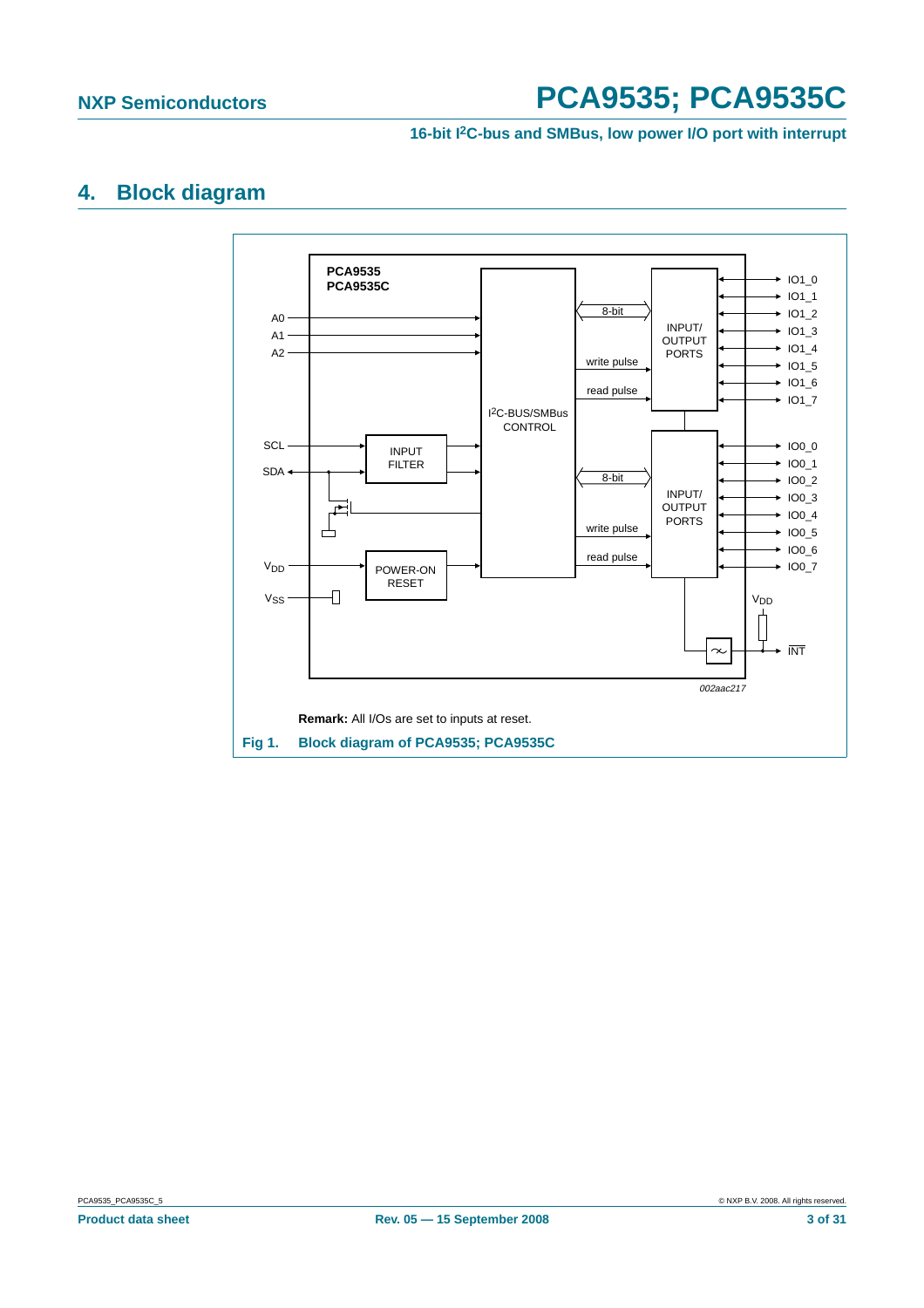**16-bit I2C-bus and SMBus, low power I/O port with interrupt**

## <span id="page-3-1"></span><span id="page-3-0"></span>**5. Pinning information**

### **5.1 Pinning**

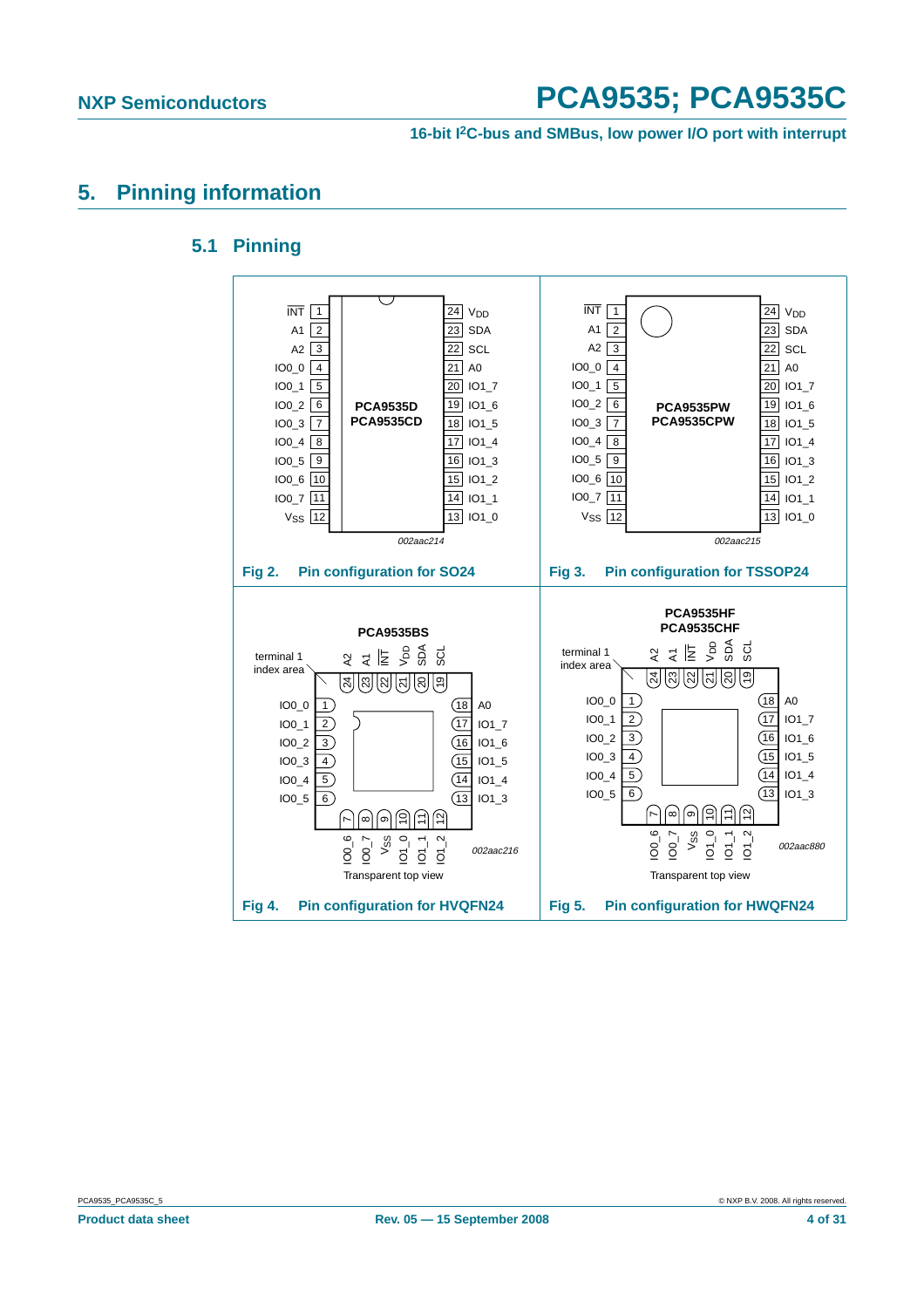### <span id="page-4-3"></span>**5.2 Pin description**

<span id="page-4-2"></span>

| Table 3.        | <b>Pin description</b> |                         |                                    |
|-----------------|------------------------|-------------------------|------------------------------------|
| <b>Symbol</b>   | Pin                    |                         | <b>Description</b>                 |
|                 | <b>SO24, TSSOP24</b>   | HVQFN24,<br>HWQFN24     |                                    |
| <b>INT</b>      | $\mathbf{1}$           | 22                      | interrupt output (open-drain)      |
| A1              | $\overline{c}$         | 23                      | address input 1                    |
| A2              | 3                      | 24                      | address input 2                    |
| $IO0_0$         | 4                      | 1                       | port 0 input/output <sup>[2]</sup> |
| $IO0_1$         | 5                      | $\boldsymbol{2}$        |                                    |
| $IO0_2$         | 6                      | 3                       |                                    |
| $IO0_3$         | $\overline{7}$         | $\overline{\mathbf{4}}$ |                                    |
| $IO0_4$         | 8                      | $\overline{5}$          |                                    |
| $IO0_5$         | 9                      | 6                       |                                    |
| $IO0_6$         | 10                     | $\overline{7}$          |                                    |
| $IO0_7$         | 11                     | $\bf8$                  |                                    |
| V <sub>SS</sub> | 12                     | 9[1]                    | supply ground                      |
| $IO1_0$         | 13                     | 10                      | port 1 input/output <sup>[2]</sup> |
| $IO1_1$         | 14                     | 11                      |                                    |
| $IO1_2$         | 15                     | 12                      |                                    |
| $IO1_3$         | 16                     | 13                      |                                    |
| $IO1_4$         | 17                     | 14                      |                                    |
| $IO1_5$         | 18                     | 15                      |                                    |
| $IO1_6$         | 19                     | 16                      |                                    |
| $IO1_7$         | 20                     | 17                      |                                    |
| A <sub>0</sub>  | 21                     | 18                      | address input 0                    |
| <b>SCL</b>      | 22                     | 19                      | serial clock line                  |
| <b>SDA</b>      | 23                     | 20                      | serial data line                   |
| V <sub>DD</sub> | 24                     | 21                      | supply voltage                     |

<span id="page-4-1"></span>[1] HVQFN24 and HWQFN24 package die supply ground is connected to both the  $V_{SS}$  pin and the exposed center pad. The V<sub>SS</sub> pin must be connected to supply ground for proper device operation. For enhanced thermal, electrical, and board-level performance, the exposed pad needs to be soldered to the board using a corresponding thermal pad on the board, and for proper heat conduction through the board thermal vias need to be incorporated in the PCB in the thermal pad region.

<span id="page-4-0"></span>[2] PCA9535 I/Os are totem pole, whereas the I/Os on PCA9535C are open-drain.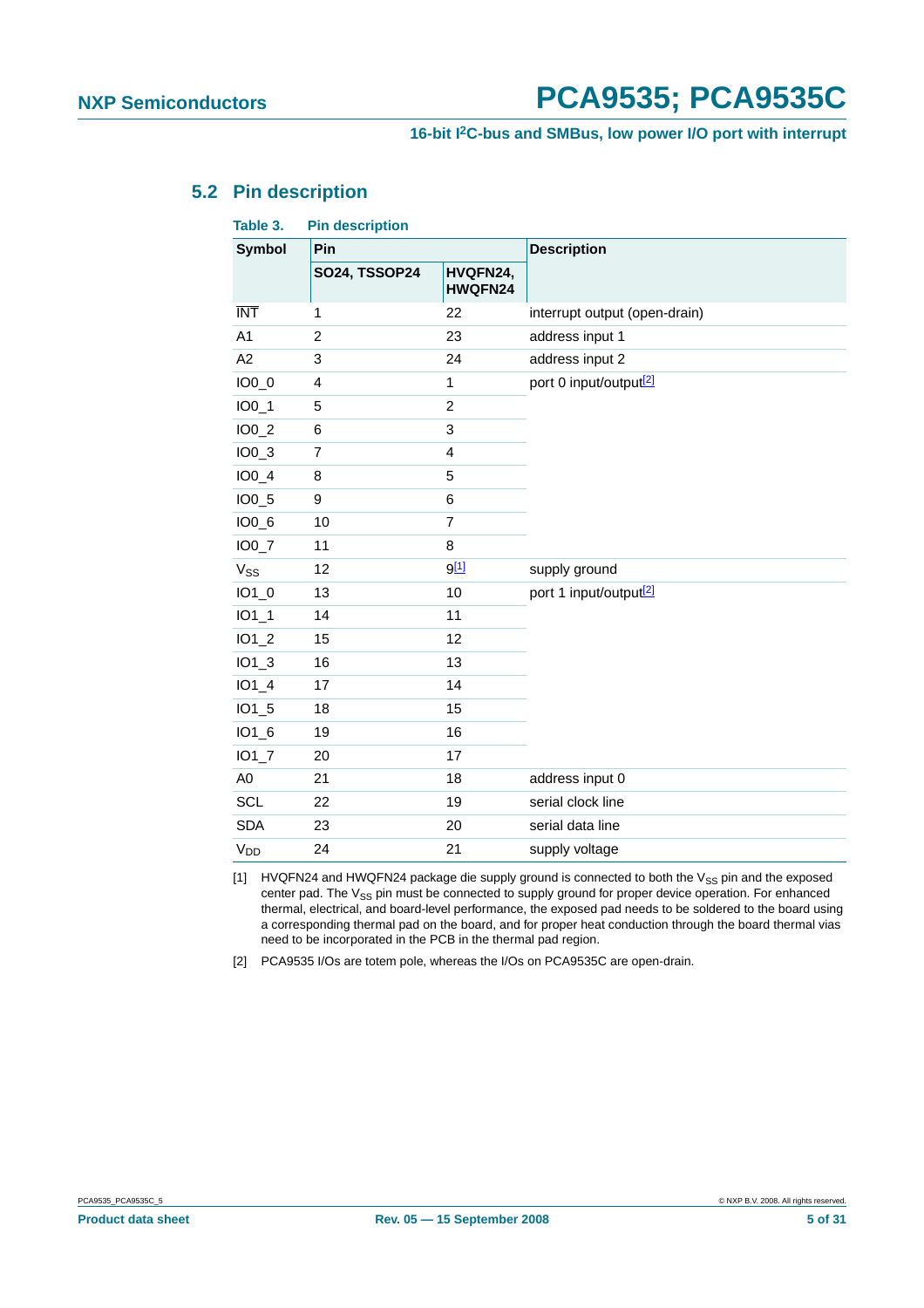#### **16-bit I2C-bus and SMBus, low power I/O port with interrupt**

### <span id="page-5-2"></span><span id="page-5-1"></span>**6. Functional description**

Refer to [Figure 1 "Block diagram of PCA9535; PCA9535C".](#page-2-0)

#### **6.1 Device address**



#### <span id="page-5-0"></span>**6.2 Registers**

#### <span id="page-5-4"></span><span id="page-5-3"></span>**6.2.1 Command byte**

The command byte is the first byte to follow the address byte during a write transmission. It is used as a pointer to determine which of the following registers will be written or read.

| <b>Command byte</b>               |  |
|-----------------------------------|--|
| <b>Command</b><br><b>Register</b> |  |
| Input port 0                      |  |
| Input port 1                      |  |
| Output port 0                     |  |
| Output port 1                     |  |
| Polarity Inversion port 0         |  |
| Polarity Inversion port 1         |  |
| Configuration port 0              |  |
| Configuration port 1              |  |
|                                   |  |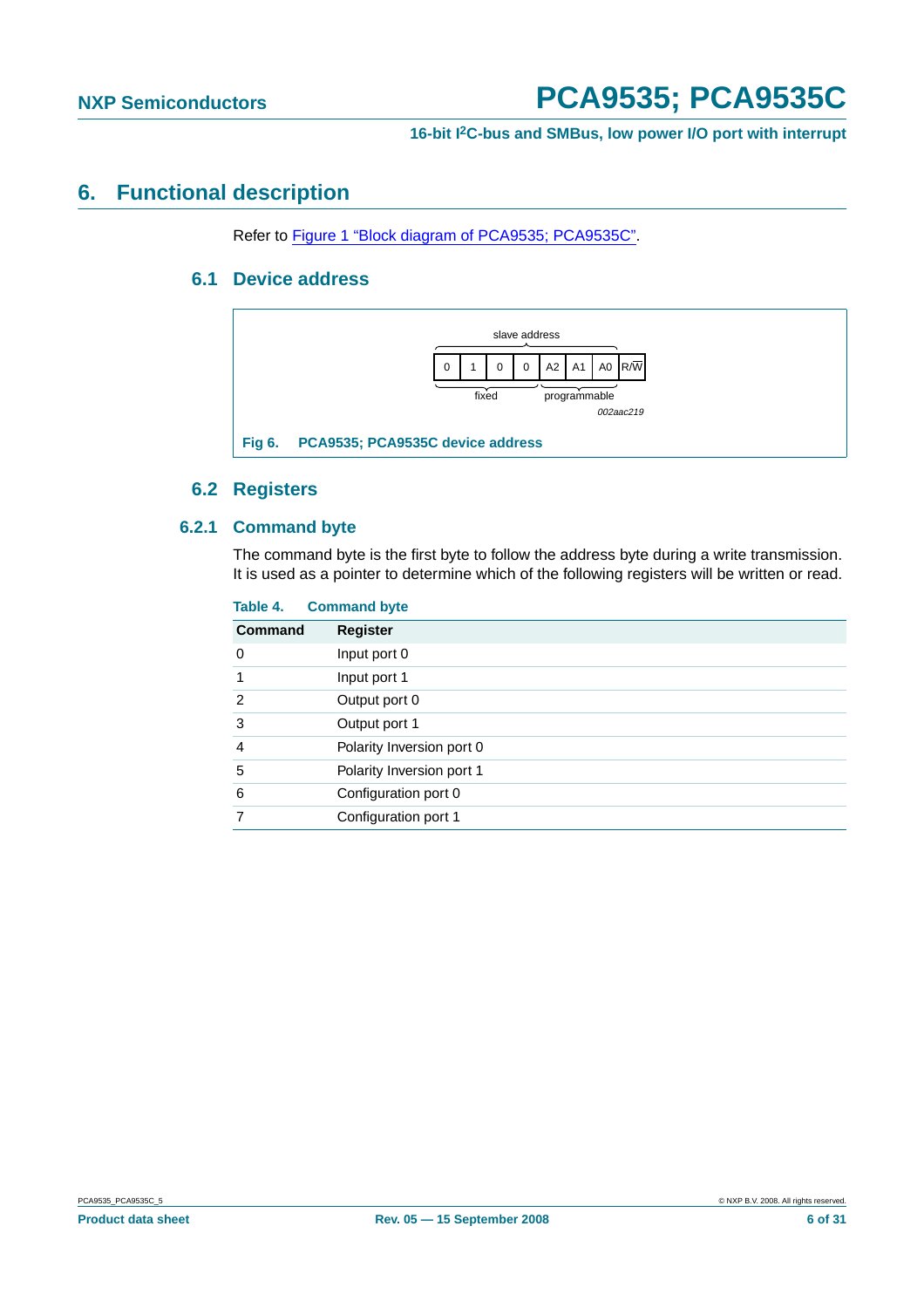#### <span id="page-6-0"></span>**6.2.2 Registers 0 and 1: Input port registers**

This register is an input-only port. It reflects the incoming logic levels of the pins, regardless of whether the pin is defined as an input or an output by Register 3. Writes to this register have no effect.

The default value 'X' is determined by the externally applied logic level.

#### **Table 5. Input port 0 Register**

| <b>Bit</b>     |           |      |           |      |      |      |      |           |
|----------------|-----------|------|-----------|------|------|------|------|-----------|
| Symbol         | 10.7      | 10.6 | 10.5      | 10.4 | 10.3 | 10.2 | 10.1 | 10.0      |
| <b>Default</b> | $\lambda$ | ⌒    | $\lambda$ | ,,   |      |      |      | $\lambda$ |

#### **Table 6. Input port 1 register**

| <b>Bit</b>     |              |           |           |      |           |                    |           |           |
|----------------|--------------|-----------|-----------|------|-----------|--------------------|-----------|-----------|
| Symbol         | 14<br>-<br>. | 11.6      | 11.5      | 11.4 | 11.3      | 14.0<br>. <u>.</u> | ۱1<br>.   | .         |
| <b>Default</b> | $\lambda$    | $\lambda$ | $\lambda$ | ↗    | $\lambda$ | $\lambda$          | $\lambda$ | $\lambda$ |

#### <span id="page-6-1"></span>**6.2.3 Registers 2 and 3: Output port registers**

This register is an output-only port. It reflects the outgoing logic levels of the pins defined as outputs by Registers 6 and 7. Bit values in this register have no effect on pins defined as inputs. In turn, reads from this register reflect the value that is in the flip-flop controlling the output selection, **not** the actual pin value.

#### **Table 7. Output port 0 register**

| <b>Bit</b>     |      |      |                  |      |      |      |      |      |
|----------------|------|------|------------------|------|------|------|------|------|
| Symbol         | O0.7 | O0.6 | O <sub>0.5</sub> | O0.4 | O0.3 | O0.2 | O0.1 | O0.0 |
| <b>Default</b> |      |      |                  |      |      |      |      |      |

#### **Table 8. Output port 1 register**

| <b>Bit</b>     |                  |      |                  |      |                  |                  |      |  |
|----------------|------------------|------|------------------|------|------------------|------------------|------|--|
| Symbol         | O <sub>1.7</sub> | O1.6 | O <sub>1.5</sub> | O1.4 | O <sub>1.3</sub> | O <sub>1.2</sub> | O1.1 |  |
| <b>Default</b> |                  |      |                  |      |                  |                  |      |  |

#### <span id="page-6-2"></span>**6.2.4 Registers 4 and 5: Polarity Inversion registers**

This register allows the user to invert the polarity of the Input port register data. If a bit in this register is set (written with '1'), the Input port data polarity is inverted. If a bit in this register is cleared (written with a '0'), the Input port data polarity is retained.

#### **Table 9. Polarity Inversion port 0 register**

| <b>Bit</b>     |                  |                  |                  |                  |                  |                  |                  |                  |
|----------------|------------------|------------------|------------------|------------------|------------------|------------------|------------------|------------------|
| Symbol         | N <sub>0.7</sub> | N <sub>0.6</sub> | N <sub>0.5</sub> | N <sub>0.4</sub> | N <sub>0.3</sub> | N <sub>0.2</sub> | N <sub>0.1</sub> | N <sub>0.0</sub> |
| <b>Default</b> |                  |                  |                  |                  |                  |                  |                  |                  |

#### **Table 10. Polarity Inversion port 1 register**

| <b>Bit</b>     |                  |                  |                  |      |      |      |      |      |
|----------------|------------------|------------------|------------------|------|------|------|------|------|
| Symbol         | N <sub>1.7</sub> | N <sub>1.6</sub> | N <sub>1.5</sub> | N1.4 | N1.3 | N1.2 | N1.1 | N1.0 |
| <b>Default</b> |                  |                  |                  |      |      |      |      |      |

PCA9535\_PCA9535C\_5 © NXP B.V. 2008. All rights reserved.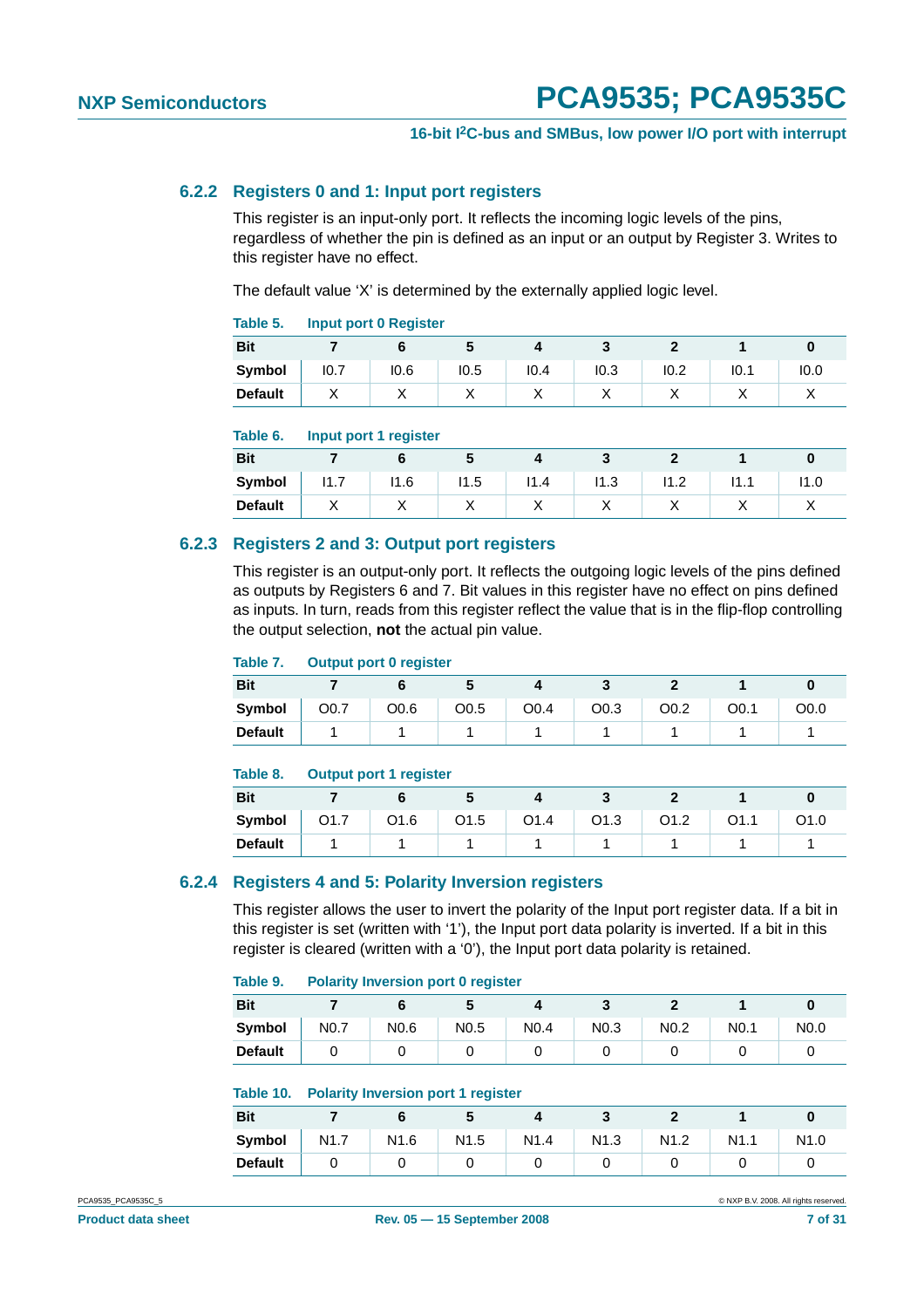#### <span id="page-7-0"></span>**6.2.5 Registers 6 and 7: Configuration registers**

This register configures the directions of the I/O pins. If a bit in this register is set (written with '1'), the corresponding port pin is enabled as an input with high-impedance output driver. If a bit in this register is cleared (written with '0'), the corresponding port pin is enabled as an output. At reset, the device's ports are inputs.

#### **Table 11. Configuration port 0 register**

| --------       | ___  |      | _____ |      |      |      |      |      |
|----------------|------|------|-------|------|------|------|------|------|
| <b>Bit</b>     |      |      |       |      |      |      |      |      |
| Symbol         | CO.7 | CO.6 | CO.5  | CO.4 | CO.3 | CO.2 | CO.1 | C0.0 |
| <b>Default</b> |      |      |       |      |      |      |      |      |

#### **Table 12. Configuration port 1 register**

| <b>Bit</b>     |      |      | .    |      |      |      |                  |      |
|----------------|------|------|------|------|------|------|------------------|------|
| Symbol         | C1.7 | C1.6 | C1.5 | C1.4 | C1.3 | C1.2 | C <sub>1.1</sub> | C1.0 |
| <b>Default</b> |      |      |      |      |      |      |                  |      |

#### <span id="page-7-1"></span>**6.3 Power-on reset**

When power is applied to  $V_{DD}$ , an internal power-on reset holds the PCA9535/PCA9535C in a reset condition until  $V_{DD}$  has reached  $V_{POR}$ . At that point, the reset condition is released and the PCA9535/PCA9535C registers and SMBus state machine will initialize to their default states. Thereafter,  $V_{DD}$  must be lowered below 0.2 V to reset the device.

For a power reset cycle,  $V_{DD}$  must be lowered below 0.2 V and then restored to the operating voltage.

#### <span id="page-7-2"></span>**6.4 I/O port**

When an I/O is configured as an input on PCA9535, FETs Q1 and Q2 are off, creating a high impedance input. The input voltage may be raised above  $V_{DD}$  to a maximum of 5.5 V. In the case of PCA9535C, FET Q1 has been removed and the open-drain FET Q2 will function the same as PCA9535.

If the I/O is configured as an output, then on PCA9535 either Q1 or Q2 is on, depending on the state of the Output Port register. Care should be exercised if an external voltage is applied to an I/O configured as an output because of the low-impedance path that exists between the pin and either  $V_{DD}$  or  $V_{SS}$ .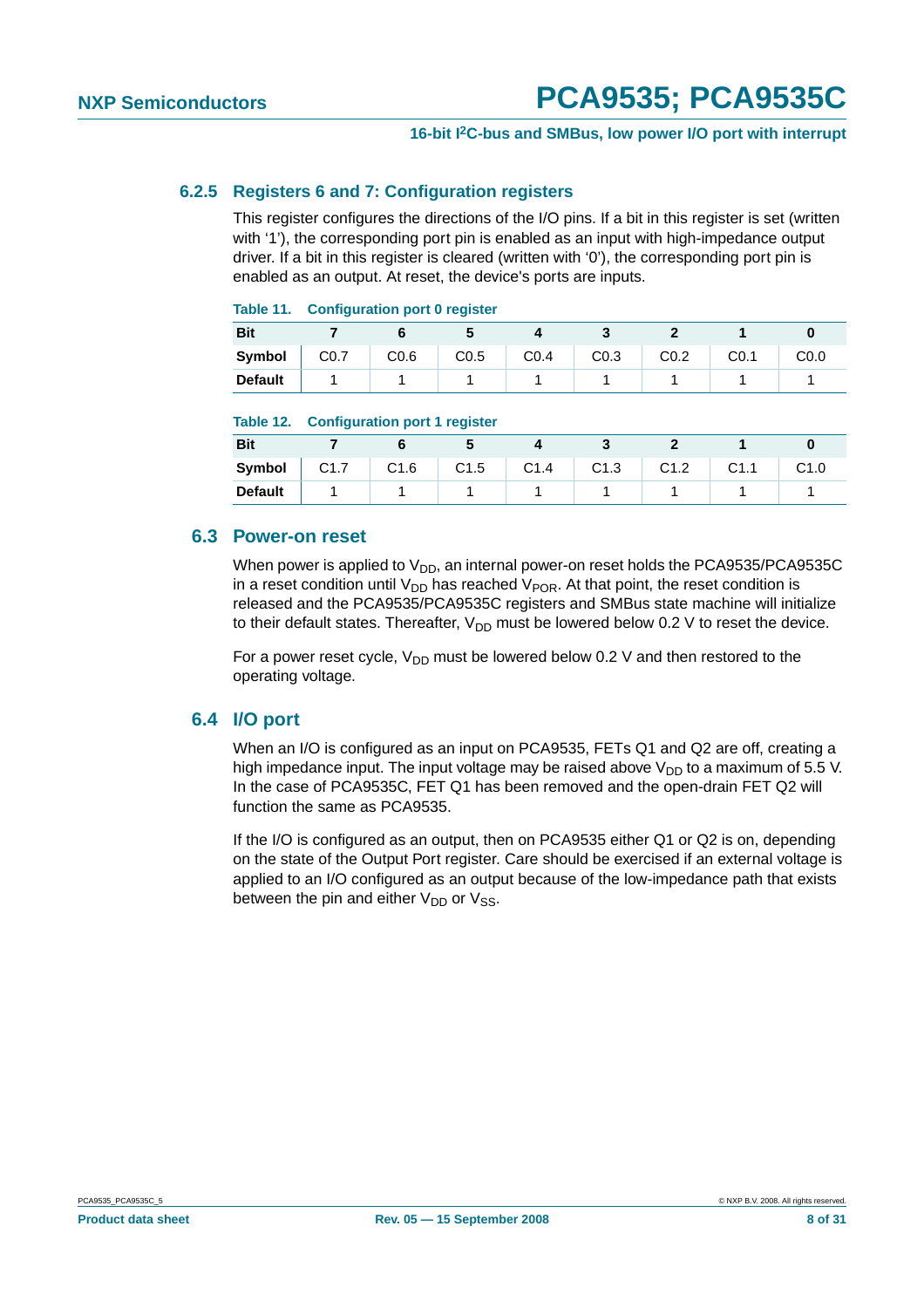#### **16-bit I2C-bus and SMBus, low power I/O port with interrupt**



### **6.5 Bus transactions**

#### <span id="page-8-1"></span><span id="page-8-0"></span>**6.5.1 Writing to the port registers**

Data is transmitted to the PCA9535/PCA9535C by sending the device address and setting the least significant bit to a logic 0 (see [Figure 6 "PCA9535; PCA9535C device](#page-5-0) [address"](#page-5-0)). The command byte is sent after the address and determines which register will receive the data following the command byte.

The eight registers within the PCA9535/PCA9535C are configured to operate as four register pairs. The four pairs are Input Ports, Output Ports, Polarity Inversion Ports, and Configuration Ports. After sending data to one register, the next data byte will be sent to the other register in the pair (see [Figure](#page-9-0) 8 and [Figure](#page-9-1) 9). For example, if the first byte is sent to Output Port 1 (register 3), then the next byte will be stored in Output Port 0 (register 2). There is no limitation on the number of data bytes sent in one write transmission. In this way, each 8-bit register may be updated independently of the other registers.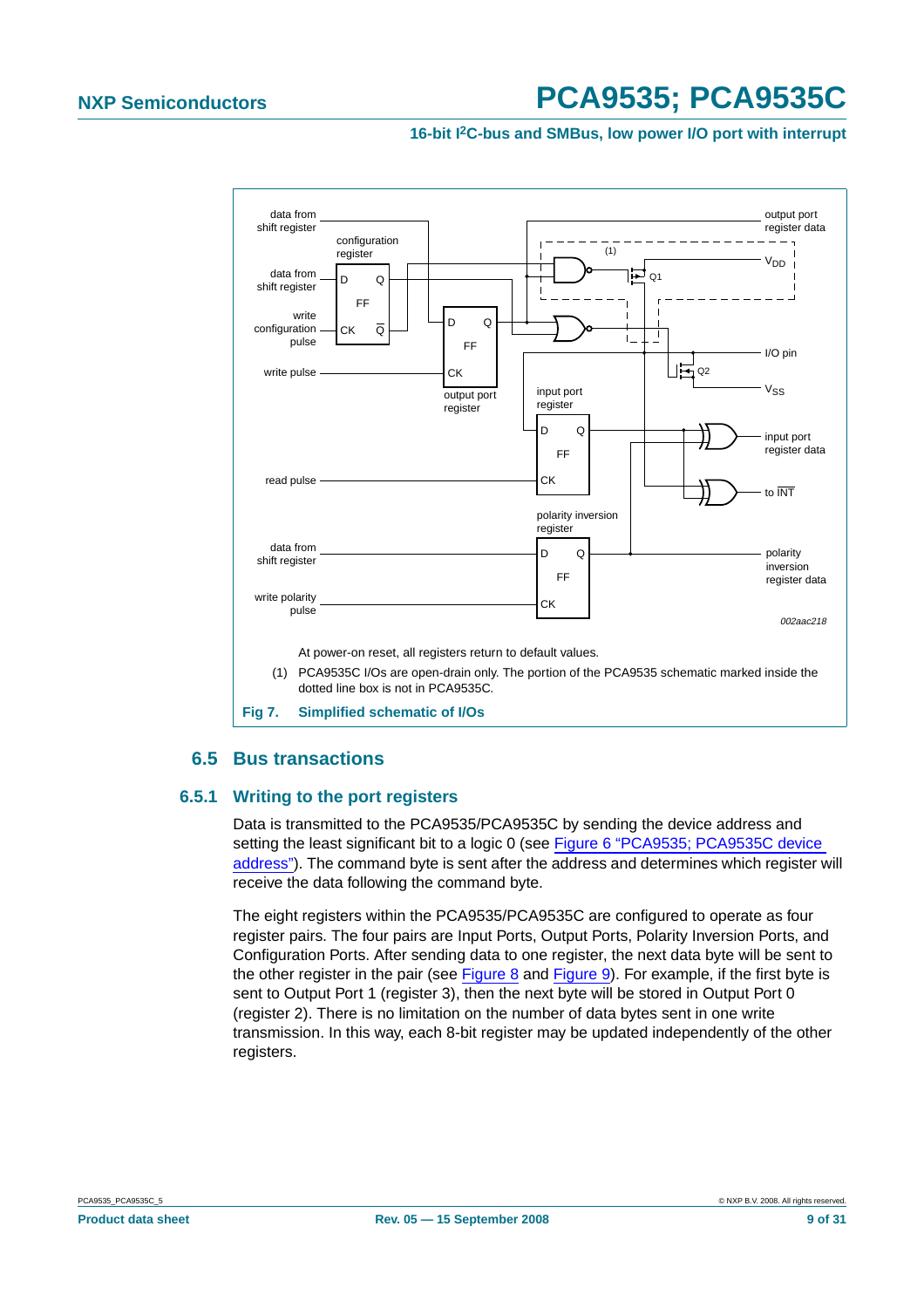

**NXP Semiconductors**

**Semiconductors** 

**NXP** 

**PCA9535; PCA9535C**

 $\overline{\mathbf{U}}$  $\overline{\Omega}$ 

<span id="page-9-1"></span>**A9535C** 

A9535;

 $\overline{\mathbf{u}}$  $\overline{\Omega}$ 

Rev. 8  $\vec{5}$ 

 $\vec{0}$  $\mathbf{Q}$ 

<span id="page-9-0"></span> $\mathbf{z}$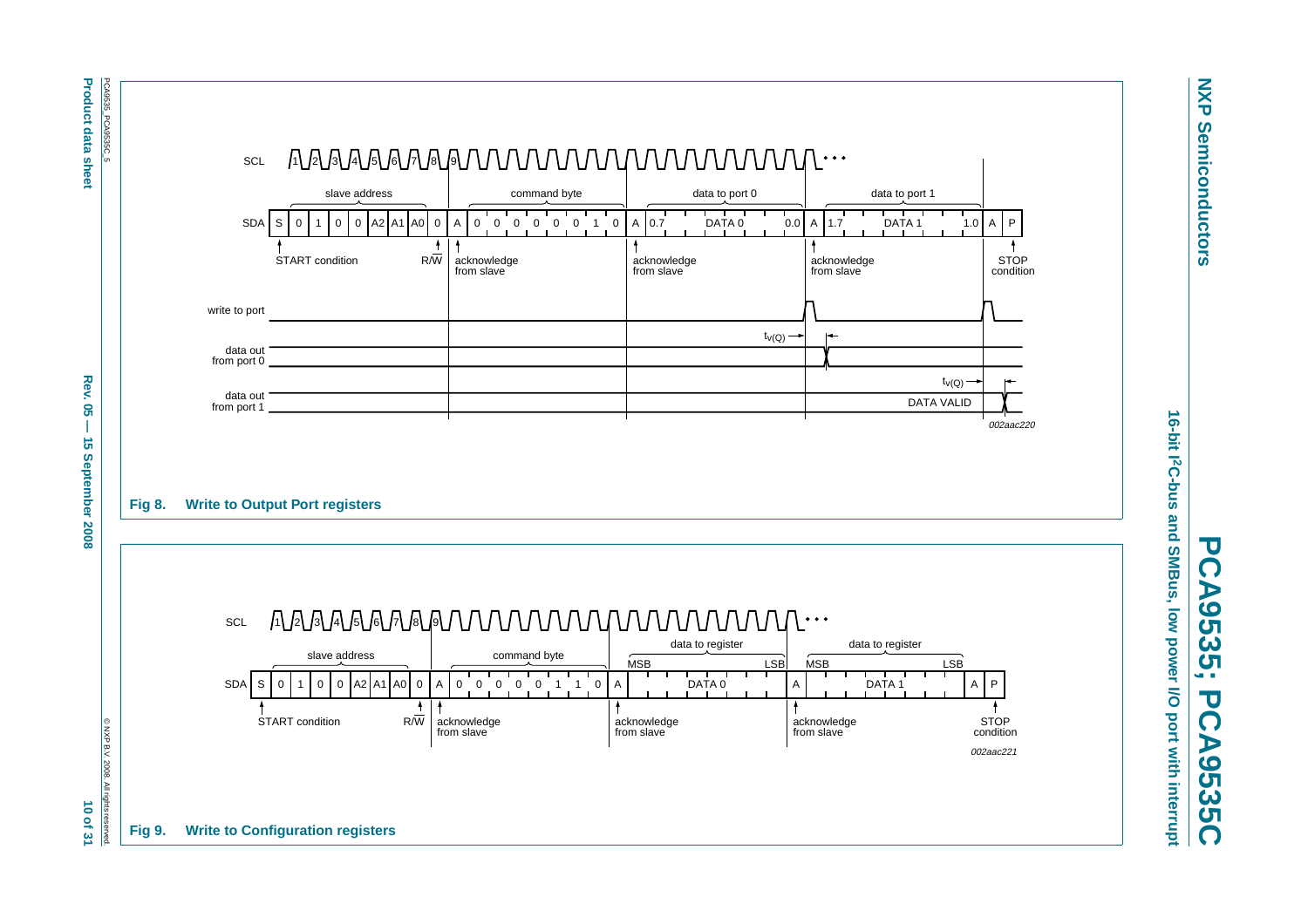#### **16-bit I2C-bus and SMBus, low power I/O port with interrupt**

#### <span id="page-10-1"></span>**6.5.2 Reading the port registers**

In order to read data from the PCA9535/PCA9535C, the bus master must first send the PCA9535/PCA9535C address with the least significant bit set to a logic 0 (see [Figure 6](#page-5-0) "PCA9535; [PCA9535C](#page-5-0) device address"). The command byte is sent after the address and determines which register will be accessed. After a restart, the device address is sent again, but this time the least significant bit is set to a logic 1. Data from the register defined by the command byte will then be sent by the PCA9535/PCA9535C (see [Figure](#page-10-0) 10, [Figure](#page-11-0) 11 and [Figure](#page-12-0) 12). Data is clocked into the register on the falling edge of the acknowledge clock pulse. After the first byte is read, additional bytes may be read but the data will now reflect the information in the other register in the pair. For example, if you read Input Port 1, then the next byte read would be Input Port 0. There is no limitation on the number of data bytes received in one read transmission but the final byte received, the bus master must not acknowledge the data.

<span id="page-10-0"></span>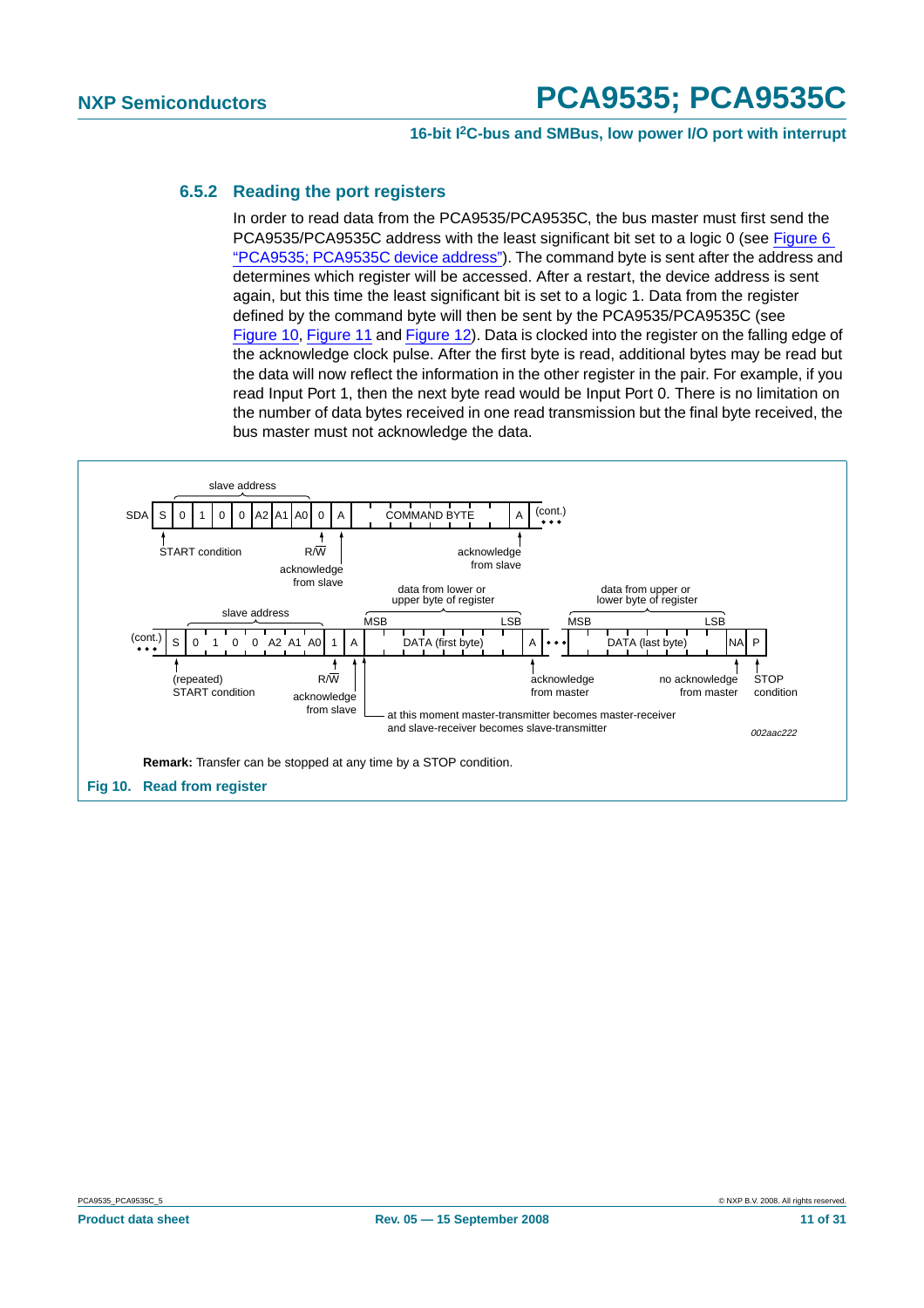

**NXP Semiconductors**

**Semiconductors** 

**NXP** 

**PCA9535; PCA9535C**

 $\overline{\mathbf{U}}$ 

<span id="page-11-0"></span>CA9535C

 $\overline{\mathbf{U}}$ 

CA9535;

**Product data sheet** 

**Product data sheet Rev. 14 Dex 05 — 15 September 2008 12 of 312 of 312 of 31** Rev.  $\overline{\mathbf{S}}$ Ī  $\vec{5}$ September 2008

12 of 31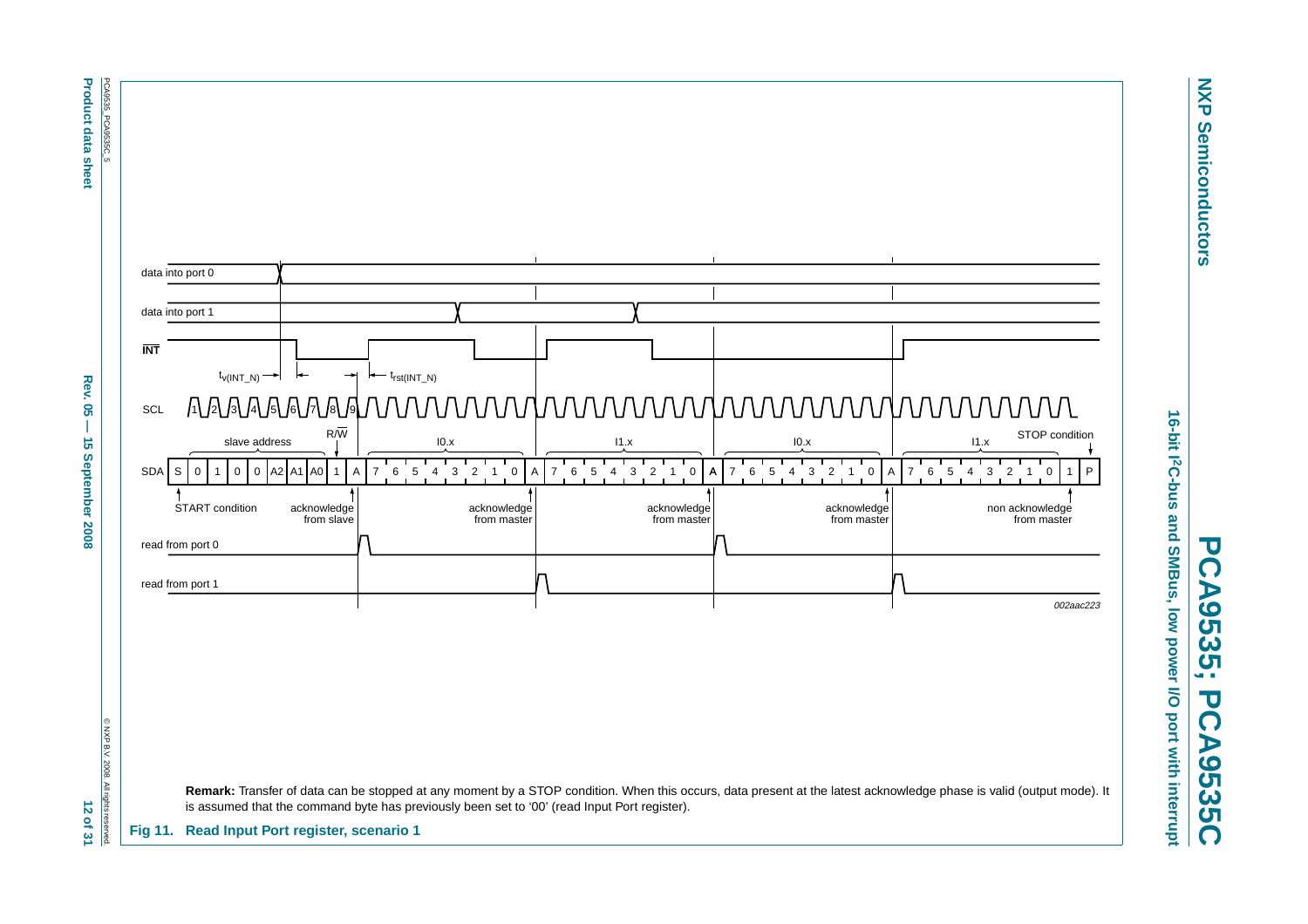**Product data sheet Product data sheet Abel Rev. 05 — 15 September 2008 13 Of 31**  $\pm$  **30**  $\pm$  **31** PCA9535\_PCA9535C\_5 PCA9535\_PCA9535C\_5

Rev.  $\overline{\mathbf{S}}$  $\overline{1}$  $\vec{5}$ 

September 2008

data into port 0 DATA 00 DATA 01 DATA 02 DATA 03  $\overline{\phantom{a}}$  $\leftarrow$  t<sub>h(D)</sub>  $t_{\text{SU}(D)}$  $\vdash$ data into port 1 DATA 10 DATA 11 DATA 12 $t_{h(D)}$  $t_{\text{SU}(D)}$  – INT $t_{\text{V(INT N)}} \rightarrow | \leftarrow | \leftarrow | \leftarrow t_{\text{rst(INT N)}}$ SCL 11 121 131 141 151 161 171 181 19  $\frac{\sinh \frac{\sinh \theta}{\sinh \theta}}{\sinh \frac{\sinh \theta}{\sinh \theta}} = \frac{\frac{\sinh \frac{\sinh \theta}{\sinh \theta}}{\sinh \frac{\sinh \theta}{\sinh \theta}} + \frac{\frac{\sinh \frac{\sinh \theta}{\sinh \theta}}{\sinh \frac{\sinh \theta}{\sinh \theta}} + \frac{\frac{\sinh \frac{\sinh \theta}{\sinh \theta}}{\sinh \frac{\sinh \theta}{\sinh \theta}} + \frac{\frac{\sinh \frac{\sinh \theta}{\sinh \theta}}{\sinh \frac{\sinh \theta}{\sinh \theta}}}{\sinh \frac{\sinh \theta}{\sinh \theta}}}{\frac{\frac{\sinh \frac$  I0.x STOP condition slave addressI1.x I0.x I1.x SDAAAISI0I1I0I0IA2IA1IA0I1IAI DATA00 IAI DATA10 IA DATA 00 DATA 10 DATA 03 DATA 12A1P non acknowledge acknowledge from masteracknowledge from masteracknowledge from masterfrom masterread from port 0 read from port 1

<span id="page-12-0"></span>

© NXP B.V. 2008. All rights © NXP B.V. 2008. All rights reserved. 13 of 31

**PCA9535; PCA9535C**  $\overline{\mathbf{U}}$ CA9535; **PCA9535C**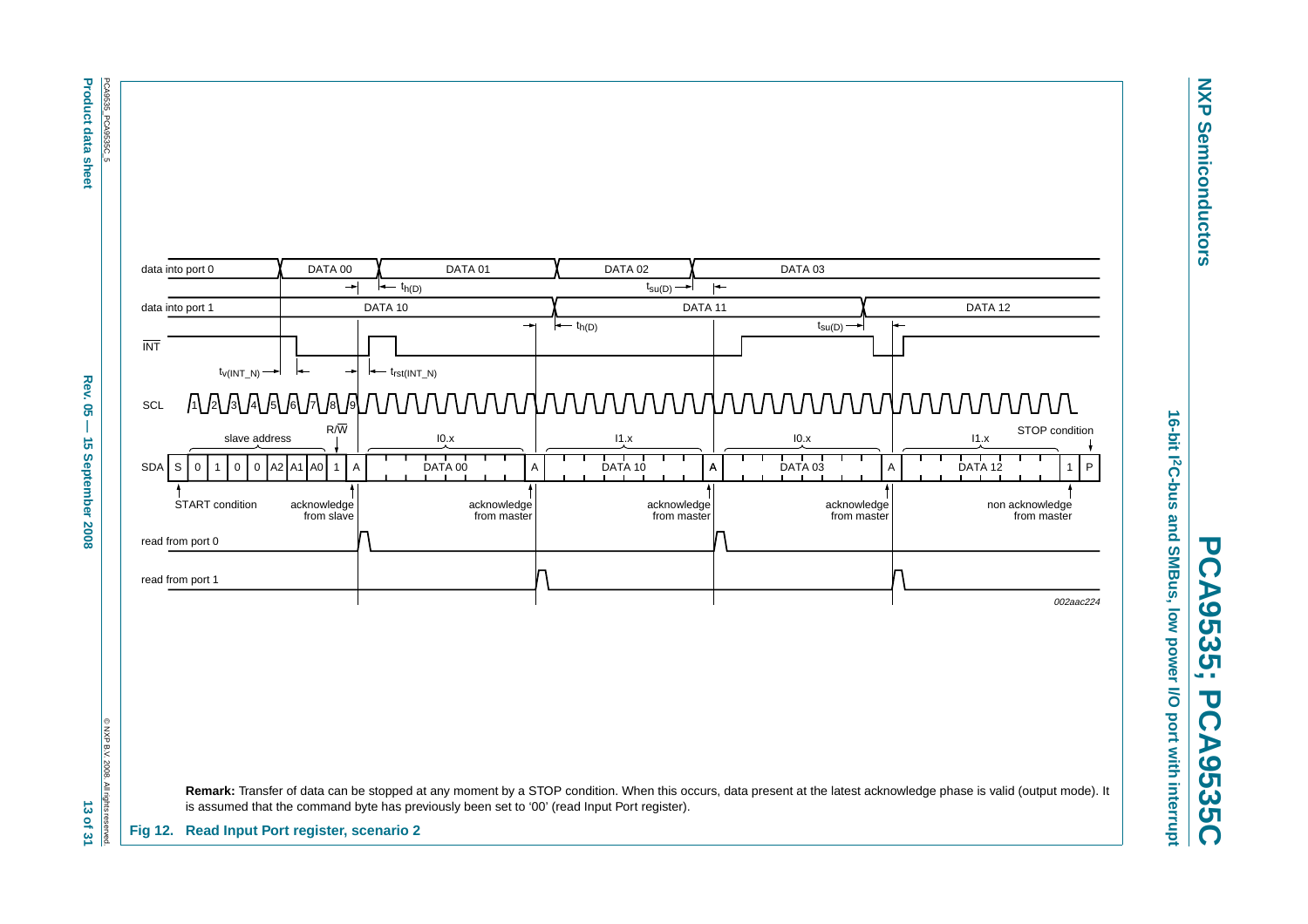#### <span id="page-13-2"></span>**6.5.3 Interrupt output**

The open-drain interrupt output is activated when one of the port pins change state and the pin is configured as an input. The interrupt is deactivated when the input returns to its previous state or the Input Port register is read (see [Figure](#page-11-0) 11). A pin configured as an output cannot cause an interrupt. Since each 8-bit port is read independently, the interrupt caused by Port 0 will not be cleared by a read of Port 1 or the other way around.

**Remark:** Changing an I/O from an output to an input may cause a false interrupt to occur if the state of the pin does not match the contents of the Input Port register.

## <span id="page-13-3"></span>**7. Characteristics of the I2C-bus**

The I2C-bus is for 2-way, 2-line communication between different ICs or modules. The two lines are a serial data line (SDA) and a serial clock line (SCL). Both lines must be connected to a positive supply via a pull-up resistor when connected to the output stages of a device. Data transfer may be initiated only when the bus is not busy.

### <span id="page-13-4"></span>**7.1 Bit transfer**

One data bit is transferred during each clock pulse. The data on the SDA line must remain stable during the HIGH period of the clock pulse as changes in the data line at this time will be interpreted as control signals (see [Figure](#page-13-0) 13).



#### <span id="page-13-5"></span><span id="page-13-0"></span>**7.1.1 START and STOP conditions**

Both data and clock lines remain HIGH when the bus is not busy. A HIGH-to-LOW transition of the data line while the clock is HIGH is defined as the START condition (S). A LOW-to-HIGH transition of the data line while the clock is HIGH is defined as the STOP condition (P) (see [Figure](#page-13-1) 14).



<span id="page-13-1"></span>PCA9535\_PCA9535C\_5 © NXP B.V. 2008. All rights reserved.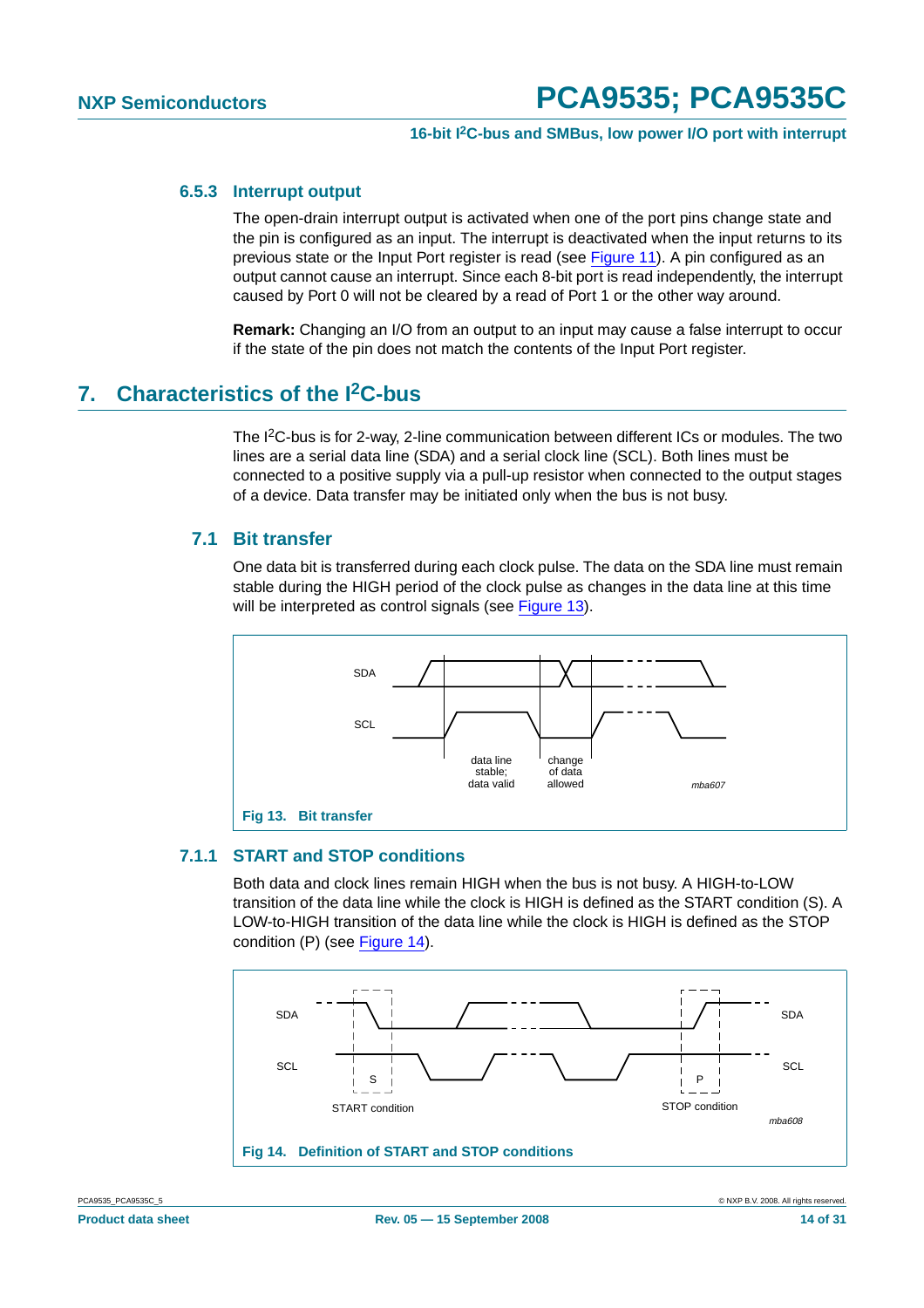#### **7.2 System configuration**

A device generating a message is a 'transmitter'; a device receiving is the 'receiver'. The device that controls the message is the 'master' and the devices which are controlled by the master are the 'slaves' (see [Figure](#page-14-0) 15).

<span id="page-14-1"></span>

#### <span id="page-14-2"></span><span id="page-14-0"></span>**7.3 Acknowledge**

The number of data bytes transferred between the START and the STOP conditions from transmitter to receiver is not limited. Each byte of eight bits is followed by one acknowledge bit. The acknowledge bit is a HIGH level put on the bus by the transmitter, whereas the master generates an extra acknowledge related clock pulse.

A slave receiver which is addressed must generate an acknowledge after the reception of each byte. Also a master must generate an acknowledge after the reception of each byte that has been clocked out of the slave transmitter. The device that acknowledges has to pull down the SDA line during the acknowledge clock pulse, so that the SDA line is stable LOW during the HIGH period of the acknowledge related clock pulse; set-up time and hold time must be taken into account.

A master receiver must signal an end of data to the transmitter by not generating an acknowledge on the last byte that has been clocked out of the slave. In this event, the transmitter must leave the data line HIGH to enable the master to generate a STOP condition.

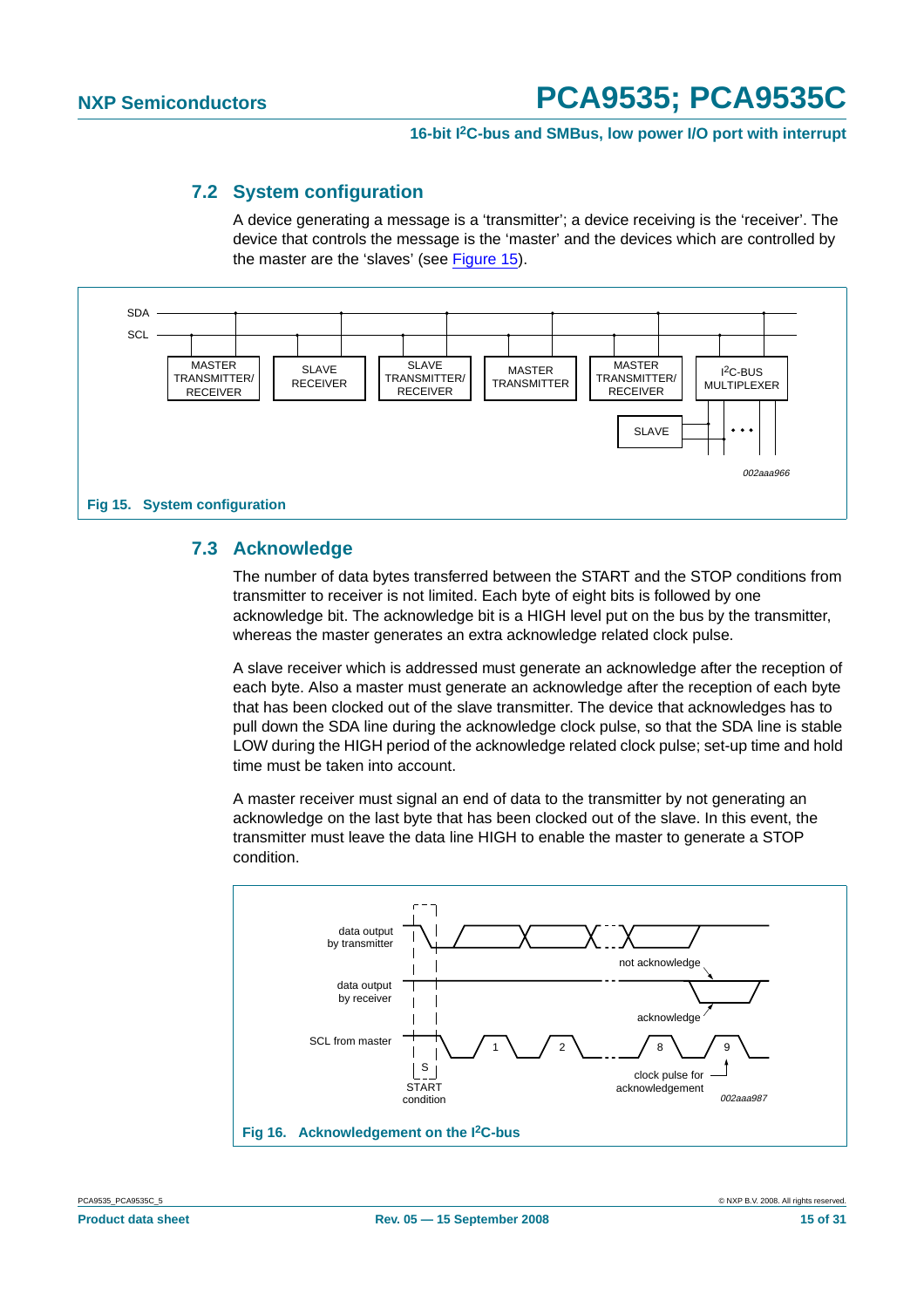#### **16-bit I2C-bus and SMBus, low power I/O port with interrupt**

# <span id="page-15-1"></span>**8. Application design-in information**

<span id="page-15-0"></span>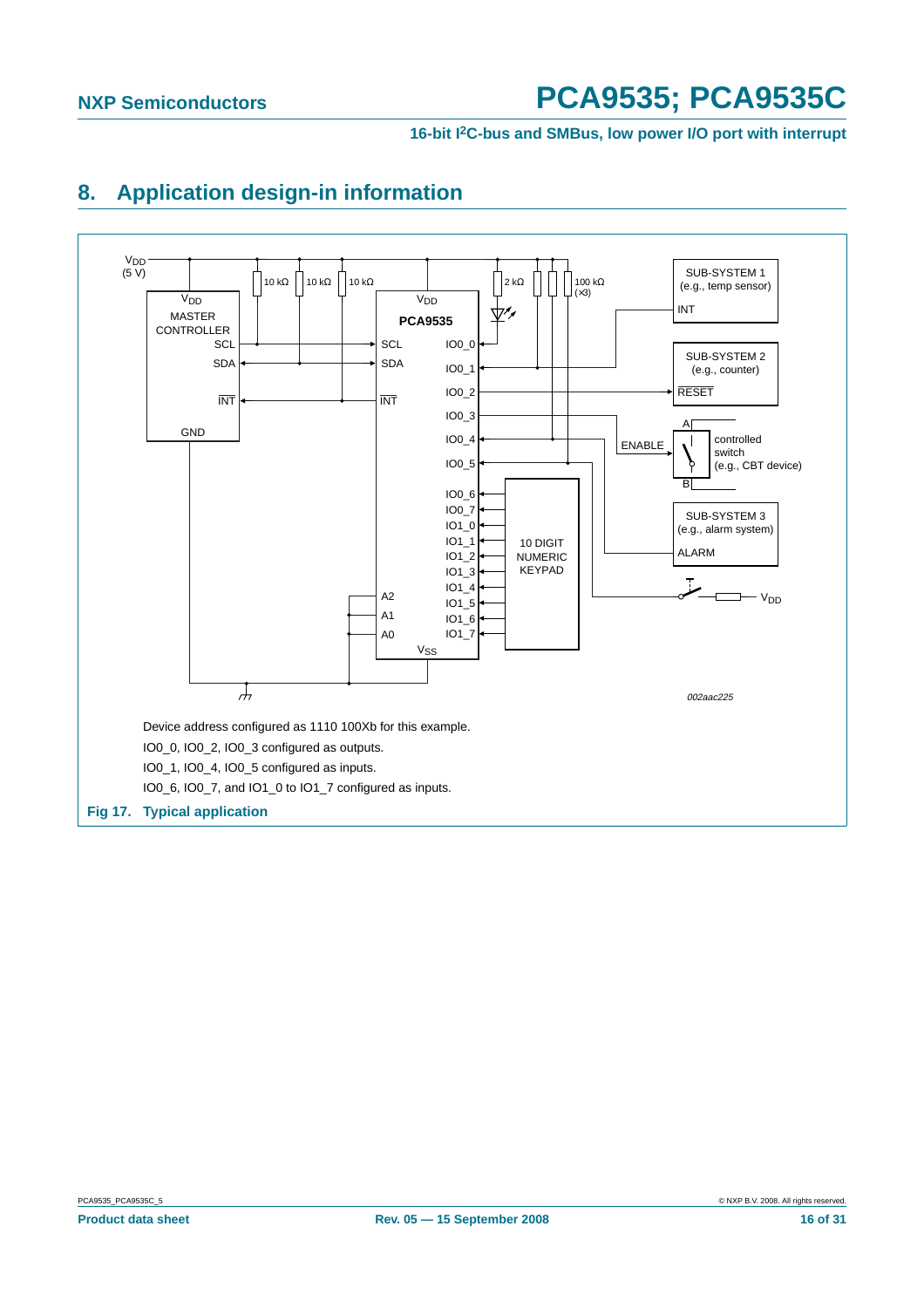#### <span id="page-16-2"></span>8.1 Minimizing I<sub>DD</sub> when the I/Os are used to control LEDs

When the PCA9535 I/Os are used to control LEDs, they are normally connected to  $V_{DD}$ through a resistor as shown in [Figure](#page-15-0) 17. Since the LED acts as a diode, when the LED is off the I/O V<sub>I</sub> is about 1.2 V less than V<sub>DD</sub>. The supply current,  $I_{DD}$ , increases as V<sub>I</sub> becomes lower than  $V_{DD}$ .

Designs needing to minimize current consumption, such as battery power applications, should consider maintaining the I/O pins greater than or equal to  $V_{DD}$  when the LED is off. [Figure](#page-16-1) 18 shows a high value resistor in parallel with the LED. Figure 19 shows  $V_{DD}$  less than the LED supply voltage by at least 1.2 V. Both of these methods maintain the I/O V<sub>I</sub> at or above  $V_{DD}$  and prevents additional supply current consumption when the LED is off.

This concern does not occur in the case of PCA9535C because the I/O pins are open-drain.



### <span id="page-16-3"></span>**9. Limiting values**

#### <span id="page-16-1"></span><span id="page-16-0"></span>**Table 13. Limiting values**

In accordance with the Absolute Maximum Rating System (IEC 60134).

| <b>Symbol</b>               | <b>Parameter</b>               | <b>Conditions</b> | Min                      | <b>Max</b> | Unit |
|-----------------------------|--------------------------------|-------------------|--------------------------|------------|------|
| <b>V<sub>DD</sub></b>       | supply voltage                 |                   | $-0.5$                   | $+6.0$     | V    |
| V <sub>I/O</sub>            | voltage on an input/output pin |                   | $V_{SS} - 0.5$           | 6          | ٧    |
| $I_{\rm O}$                 | output current                 | on an I/O pin     | ۰                        | ±50        | mA   |
| J <sub>I</sub>              | input current                  |                   | -                        | ±20        | mA   |
| <b>I</b> <sub>DD</sub>      | supply current                 |                   | -                        | 160        | mA   |
| $I_{SS}$                    | ground supply current          |                   | $\overline{\phantom{0}}$ | 200        | mA   |
| $P_{\text{tot}}$            | total power dissipation        |                   | -                        | 200        | mW   |
| $T_{\text{stg}}$            | storage temperature            |                   | $-65$                    | $+150$     | °C   |
| $\mathsf{T}_{\mathsf{amb}}$ | ambient temperature            | operating         | $-40$                    | $+85$      | °C   |
|                             |                                |                   |                          |            |      |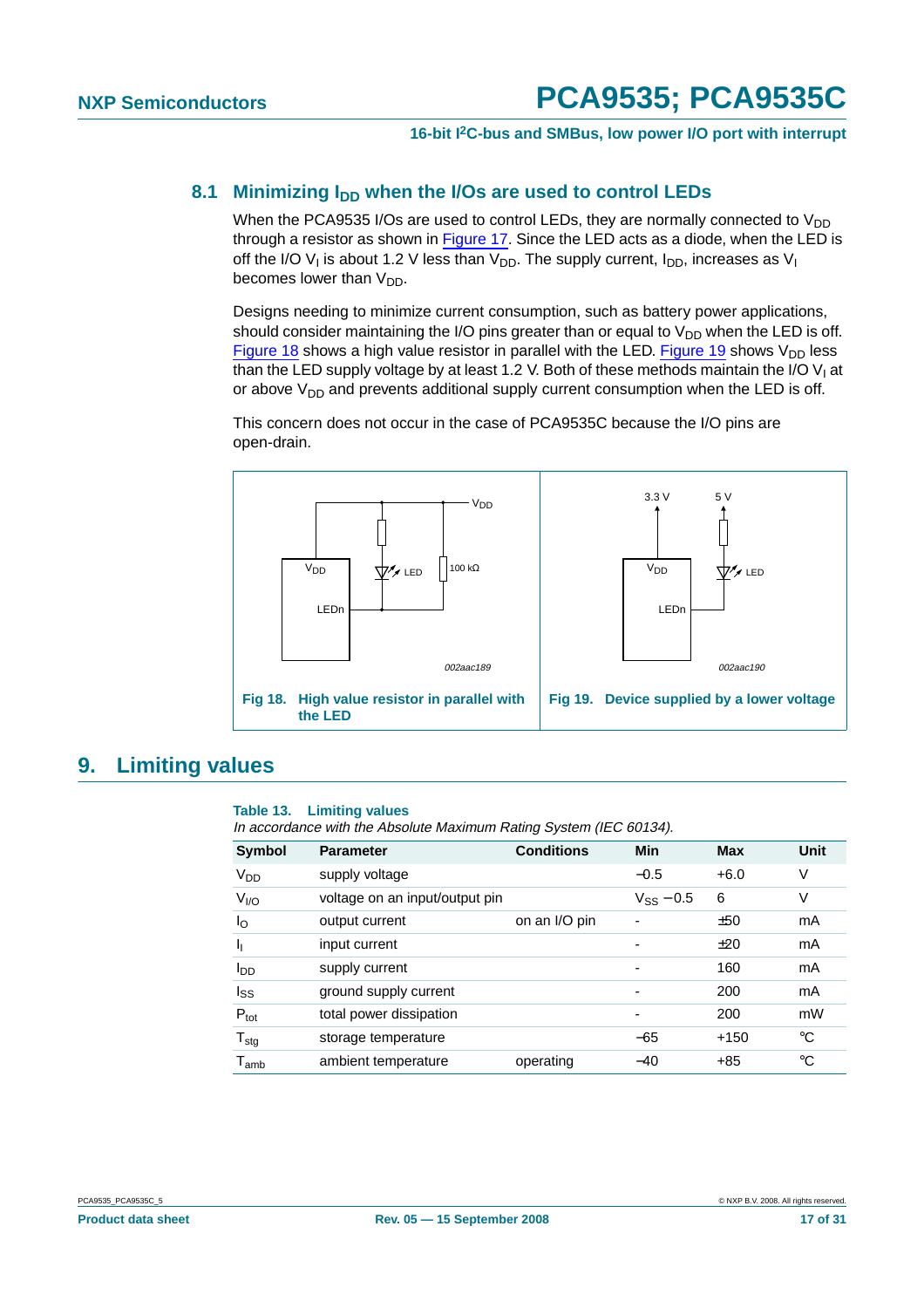# <span id="page-17-1"></span>**10. Static characteristics**

#### **Table 14. Static characteristics**

 $V_{DD}$  = 2.3 V to 5.5 V;  $V_{SS}$  = 0 V;  $T_{amb}$  = -40 °C to +85 °C; unless otherwise specified.

|                      | Symbol Parameter                                                   | <b>Conditions</b>                                                                                    |               | Min                      | <b>Typ</b>                   | Max                          | Unit    |
|----------------------|--------------------------------------------------------------------|------------------------------------------------------------------------------------------------------|---------------|--------------------------|------------------------------|------------------------------|---------|
| <b>Supplies</b>      |                                                                    |                                                                                                      |               |                          |                              |                              |         |
| V <sub>DD</sub>      | supply voltage                                                     |                                                                                                      |               | 2.3                      | $\blacksquare$               | 5.5                          | V       |
| l <sub>DD</sub>      | supply current                                                     | Operating mode; $V_{DD} = 5.5 V$ ;<br>no load; $f_{SCL} = 100$ kHz; I/O = inputs                     |               |                          | 135                          | 200                          | μA      |
| $I_{\text{stb}}$     | standby current                                                    | Standby mode; $V_{DD} = 5.5 V$ ; no load;<br>$V_1 = V_{SS}$ ; f <sub>SCL</sub> = 0 kHz; I/O = inputs |               |                          | 0.25                         | 1                            | μA      |
|                      |                                                                    | Standby mode; $V_{DD} = 5.5$ V; no load;<br>$V_1 = V_{DD}$ ; f <sub>SCL</sub> = 0 kHz; I/O = inputs  |               | $\blacksquare$           | 0.25                         | 1                            | μA      |
| V <sub>POR</sub>     | power-on reset voltage <sup>[1]</sup>                              | no load; $V_1 = V_{DD}$ or $V_{SS}$                                                                  |               | $\overline{\phantom{a}}$ | 1.5                          | 1.65                         | V       |
|                      | <b>Input SCL; input/output SDA</b>                                 |                                                                                                      |               |                          |                              |                              |         |
| $V_{IL}$             | LOW-level input voltage                                            |                                                                                                      |               | $-0.5$                   | $\overline{\phantom{a}}$     | $+0.3VDD$                    | $\vee$  |
| V <sub>IH</sub>      | HIGH-level input voltage                                           |                                                                                                      |               | 0.7V <sub>DD</sub>       | $\overline{a}$               | 5.5                          | V       |
| $I_{OL}$             | LOW-level output current                                           | $V_{OL} = 0.4 V$                                                                                     |               | 3                        |                              | $\overline{\phantom{0}}$     | mA      |
| IL.                  | leakage current                                                    | $V_1 = V_{DD} = V_{SS}$                                                                              |               | $-1$                     | $\qquad \qquad \blacksquare$ | $+1$                         | μA      |
| $C_i$                | input capacitance                                                  | $V_1 = V_{SS}$                                                                                       |               | $\blacksquare$           | 6                            | 10                           | pF      |
| I/Os                 |                                                                    |                                                                                                      |               |                          |                              |                              |         |
| $V_{IL}$             | LOW-level input voltage                                            |                                                                                                      |               | $-0.5$                   | $\qquad \qquad \blacksquare$ | $+0.3VDD$                    | - V     |
| V <sub>IH</sub>      | HIGH-level input voltage                                           |                                                                                                      |               | 0.7V <sub>DD</sub>       | $\qquad \qquad \blacksquare$ | 5.5                          | V       |
| $I_{OL}$             | LOW-level output current                                           | $V_{DD}$ = 2.3 V to 5.5 V; V <sub>OL</sub> = 0.5 V                                                   | $\boxed{2}$ 8 |                          | 10                           | ÷,                           | mA      |
|                      |                                                                    | $V_{DD}$ = 2.3 V to 5.5 V; V <sub>OL</sub> = 0.7 V                                                   |               | $[2]$ 10                 | 14                           | ۰                            | mA      |
| V <sub>OH</sub>      | HIGH-level output voltage                                          | PCA9535 only                                                                                         |               |                          |                              |                              |         |
|                      |                                                                    | $I_{OH} = -8$ mA; $V_{DD} = 2.3$ V                                                                   |               | $[3]$ 1.8                | $\qquad \qquad \blacksquare$ | $\overline{\phantom{0}}$     | V       |
|                      |                                                                    | $I_{OH} = -10$ mA; $V_{DD} = 2.3$ V                                                                  | $\boxed{3}$   | 1.7                      | $\qquad \qquad \blacksquare$ | $\overline{\phantom{0}}$     | V       |
|                      |                                                                    | $I_{OH} = -8$ mA; $V_{DD} = 3.0$ V                                                                   |               | $\frac{[3]}{2.6}$        | ÷                            | Ξ.                           | V       |
|                      |                                                                    | $I_{OH} = -10$ mA; $V_{DD} = 3.0$ V                                                                  |               | $[3]$ 2.5                | $\blacksquare$               | $\overline{\phantom{0}}$     | V       |
|                      |                                                                    | $I_{OH} = -8$ mA; $V_{DD} = 4.75$ V                                                                  |               | $[3]$ 4.1                | $\qquad \qquad \blacksquare$ | $\overline{\phantom{0}}$     | V       |
|                      |                                                                    | $I_{OH} = -10$ mA; $V_{DD} = 4.75$ V                                                                 |               | $[3]$ 4.0                | $\overline{\phantom{0}}$     | $\overline{\phantom{0}}$     | V       |
| $I_{LIH}$            | HIGH-level input leakage current $V_{DD} = 5.5 V$ ; $V_1 = V_{DD}$ |                                                                                                      |               | $\overline{\phantom{a}}$ | $\overline{\phantom{0}}$     | 1                            | μA      |
| <b>ILIL</b>          | LOW-level input leakage current $V_{DD} = 5.5 V$ ; $V_1 = V_{SS}$  |                                                                                                      |               | $\overline{\phantom{a}}$ | $\overline{\phantom{0}}$     | $-1$                         | μA      |
| $C_i$                | input capacitance                                                  |                                                                                                      |               |                          | 3.7                          | 5                            | pF      |
| $C_{\Omega}$         | output capacitance                                                 |                                                                                                      |               |                          | 3.7                          | 5                            | pF      |
| <b>Interrupt INT</b> |                                                                    |                                                                                                      |               |                          |                              |                              |         |
| $I_{OL}$             | LOW-level output current                                           | $V_{OL} = 0.4 V$                                                                                     |               | 3                        | $\qquad \qquad \blacksquare$ | $\qquad \qquad \blacksquare$ | mA      |
|                      | Select inputs A0, A1, A2                                           |                                                                                                      |               |                          |                              |                              |         |
| $V_{IL}$             | LOW-level input voltage                                            |                                                                                                      |               | $-0.5$                   |                              | $+0.3VDD$                    | $\vee$  |
| $V_{IH}$             | HIGH-level input voltage                                           |                                                                                                      |               | 0.7V <sub>DD</sub>       |                              | 5.5                          | V       |
| $I_{LI}$             | input leakage current                                              |                                                                                                      |               | $-1$                     |                              | $+1$                         | $\mu$ A |

<span id="page-17-0"></span>[1]  $V_{DD}$  must be lowered to 0.2 V for at least 5  $\mu$ s in order to reset part.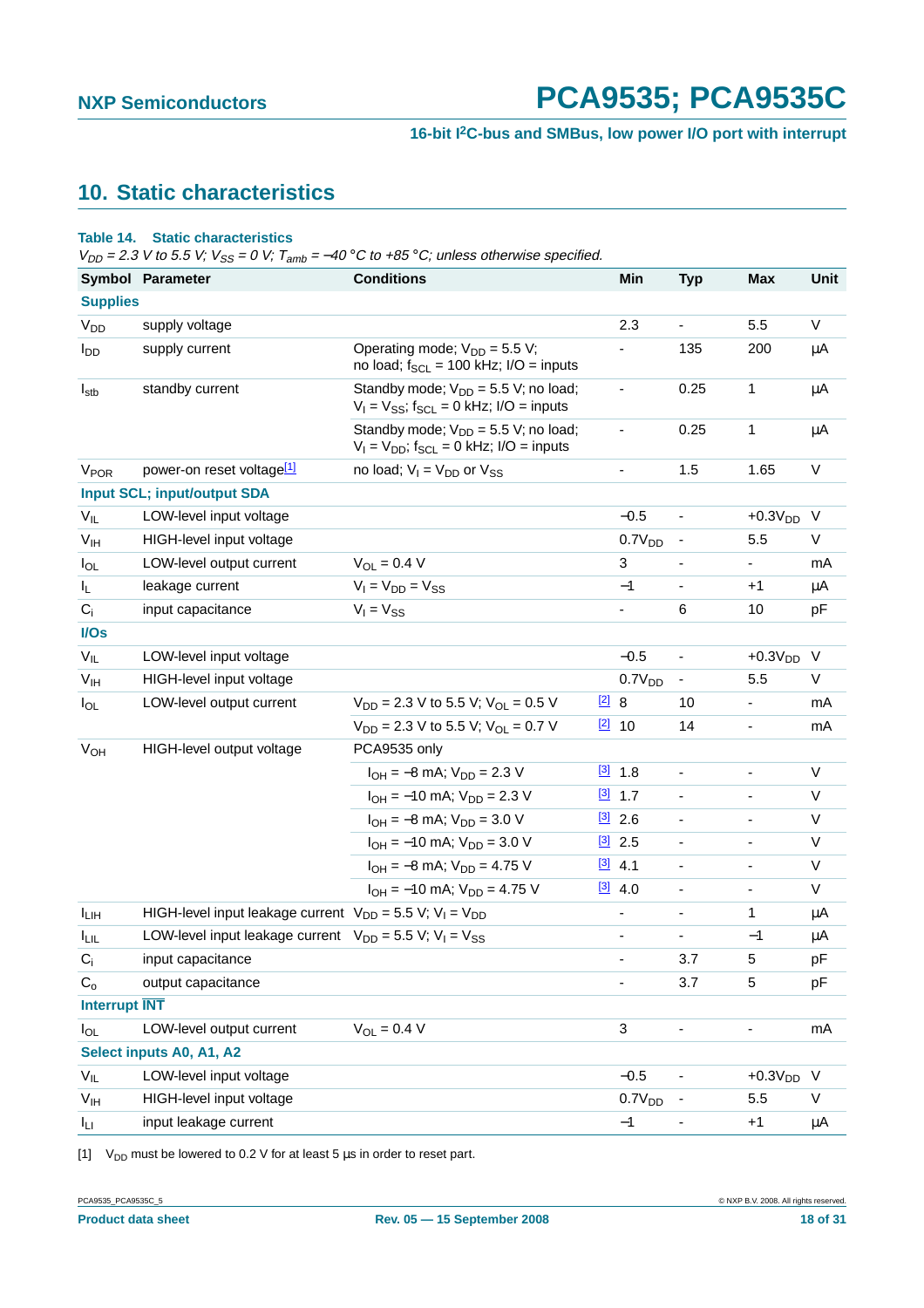- <span id="page-18-0"></span>[2] Each I/O must be externally limited to a maximum of 25 mA and each octal (IO0\_0 to IO0\_7 and IO1\_0 to IO1\_7) must be limited to a maximum current of 100 mA for a device total of 200 mA.
- <span id="page-18-1"></span>[3] The total current sourced by all I/Os must be limited to 160 mA. PCA9535C does not source current and does not have the V<sub>OH</sub> specification.

# <span id="page-18-6"></span>**11. Dynamic characteristics**

#### **Table 15. Dynamic characteristics**

| <b>Symbol</b>           | <b>Conditions</b><br><b>Parameter</b>                                |  |       | <b>Standard-mode</b><br>$I2C-bus$ |                          | Fast-mode I <sup>2</sup> C-bus |                          | <b>Unit</b> |
|-------------------------|----------------------------------------------------------------------|--|-------|-----------------------------------|--------------------------|--------------------------------|--------------------------|-------------|
|                         |                                                                      |  |       | Min                               | <b>Max</b>               | Min                            | <b>Max</b>               |             |
| $f_{SCL}$               | <b>SCL clock frequency</b>                                           |  |       | $\Omega$                          | 100                      | $\Omega$                       | 400                      | kHz         |
| $t_{\text{BUF}}$        | bus free time between a STOP and<br>START condition                  |  |       | 4.7                               |                          | 1.3                            |                          | μs          |
| t <sub>HD:STA</sub>     | hold time (repeated) START condition                                 |  |       | 4.0                               | ä,                       | 0.6                            |                          | μs          |
| t <sub>SU;STA</sub>     | set-up time for a repeated START<br>condition                        |  |       | 4.7                               |                          | 0.6                            |                          | μs          |
| t <sub>SU:STO</sub>     | set-up time for STOP condition                                       |  |       | 4.0                               |                          | 0.6                            | $\overline{\phantom{a}}$ | μs          |
| t <sub>VD;ACK</sub>     | data valid acknowledge time                                          |  | $[1]$ | 0.3                               | 3.45                     | 0.1                            | 0.9                      | μs          |
| t <sub>HD:DAT</sub>     | data hold time                                                       |  |       | $\Omega$                          |                          | $\Omega$                       | $\blacksquare$           | ns          |
| t <sub>VD:DAT</sub>     | data valid time                                                      |  | $[2]$ | 300                               | $\blacksquare$           | 50                             | $\overline{\phantom{a}}$ | ns          |
| $t_{\text{SU;DAT}}$     | data set-up time                                                     |  |       | 250                               | $\overline{\phantom{a}}$ | 100                            | $\overline{\phantom{a}}$ | ns          |
| t <sub>LOW</sub>        | LOW period of the SCL clock                                          |  |       | 4.7                               | $\overline{\phantom{a}}$ | 1.3                            | $\overline{\phantom{a}}$ | μs          |
| <sup>t</sup> HIGH       | HIGH period of the SCL clock                                         |  |       | 4.0                               |                          | 0.6                            | $\overline{\phantom{a}}$ | μs          |
| t                       | fall time of both SDA and SCL signals                                |  |       | $\overline{\phantom{a}}$          | 300                      | $20 + 0.1C_b$ <sup>[3]</sup>   | 300                      | ns          |
| $t_r$                   | rise time of both SDA and SCL signals                                |  |       |                                   | 1000                     | $20 + 0.1 C_b$ <sup>[3]</sup>  | 300                      | ns          |
| $t_{\mathsf{SP}}$       | pulse width of spikes that must be<br>suppressed by the input filter |  |       |                                   | 50                       |                                | 50                       | ns          |
| <b>Port timing</b>      |                                                                      |  |       |                                   |                          |                                |                          |             |
| $t_{V(Q)}$              | data output valid time                                               |  | $[4]$ | ä,                                | 200                      |                                | 200                      | ns          |
| $t_{\text{su}(D)}$      | data input set-up time                                               |  |       | 150                               | $\blacksquare$           | 150                            | $\blacksquare$           | ns          |
| $t_{h(D)}$              | data input hold time                                                 |  |       | 1                                 | $\overline{\phantom{a}}$ | 1                              | $\overline{\phantom{a}}$ | μs          |
| <b>Interrupt timing</b> |                                                                      |  |       |                                   |                          |                                |                          |             |
| $t_{V(INT_N)}$          | valid time on pin INT                                                |  |       |                                   | 4                        | ÷,                             | 4                        | μs          |
| $t_{rst(INT_N)}$        | reset time on pin INT                                                |  |       |                                   | $\overline{4}$           |                                | 4                        | μs          |

<span id="page-18-2"></span> $[t]$  t<sub>VD;ACK</sub> = time for acknowledgement signal from SCL LOW to SDA (out) LOW.

<span id="page-18-3"></span> $[2]$  t<sub>VD;DAT</sub> = minimum time for SDA data out to be valid following SCL LOW.

<span id="page-18-4"></span>[3]  $C_b =$  total capacitance of one bus line in pF.

<span id="page-18-5"></span> $[t]$  t<sub>v(Q)</sub> measured from 0.7V<sub>DD</sub> on SCL to 50 % I/O output (PCA9535). For PCA9535C, use load circuit shown in [Figure](#page-20-0) 24 and measure from 0.7 $V_{DD}$  on SCL to 30 % I/O output.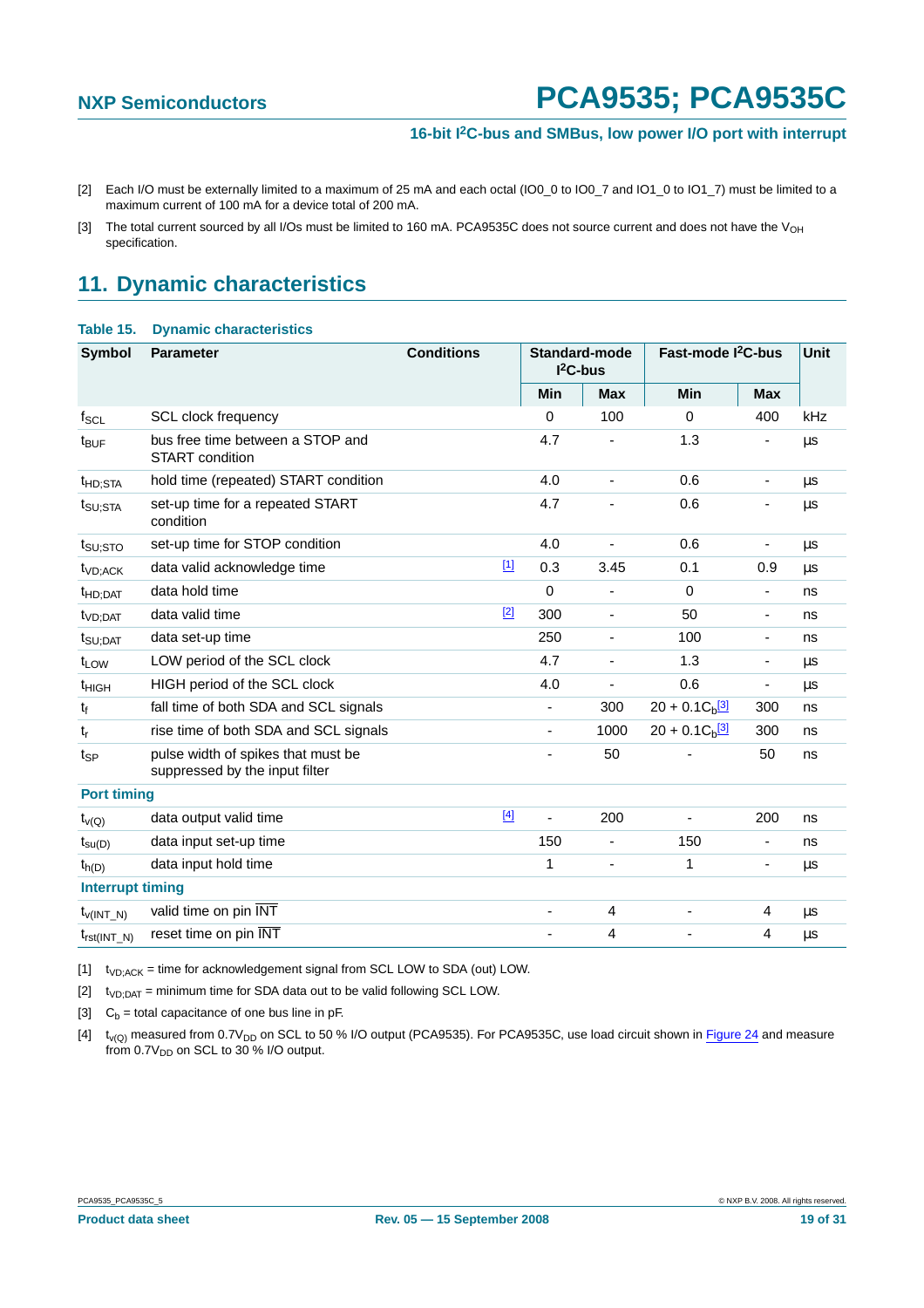#### **16-bit I2C-bus and SMBus, low power I/O port with interrupt**





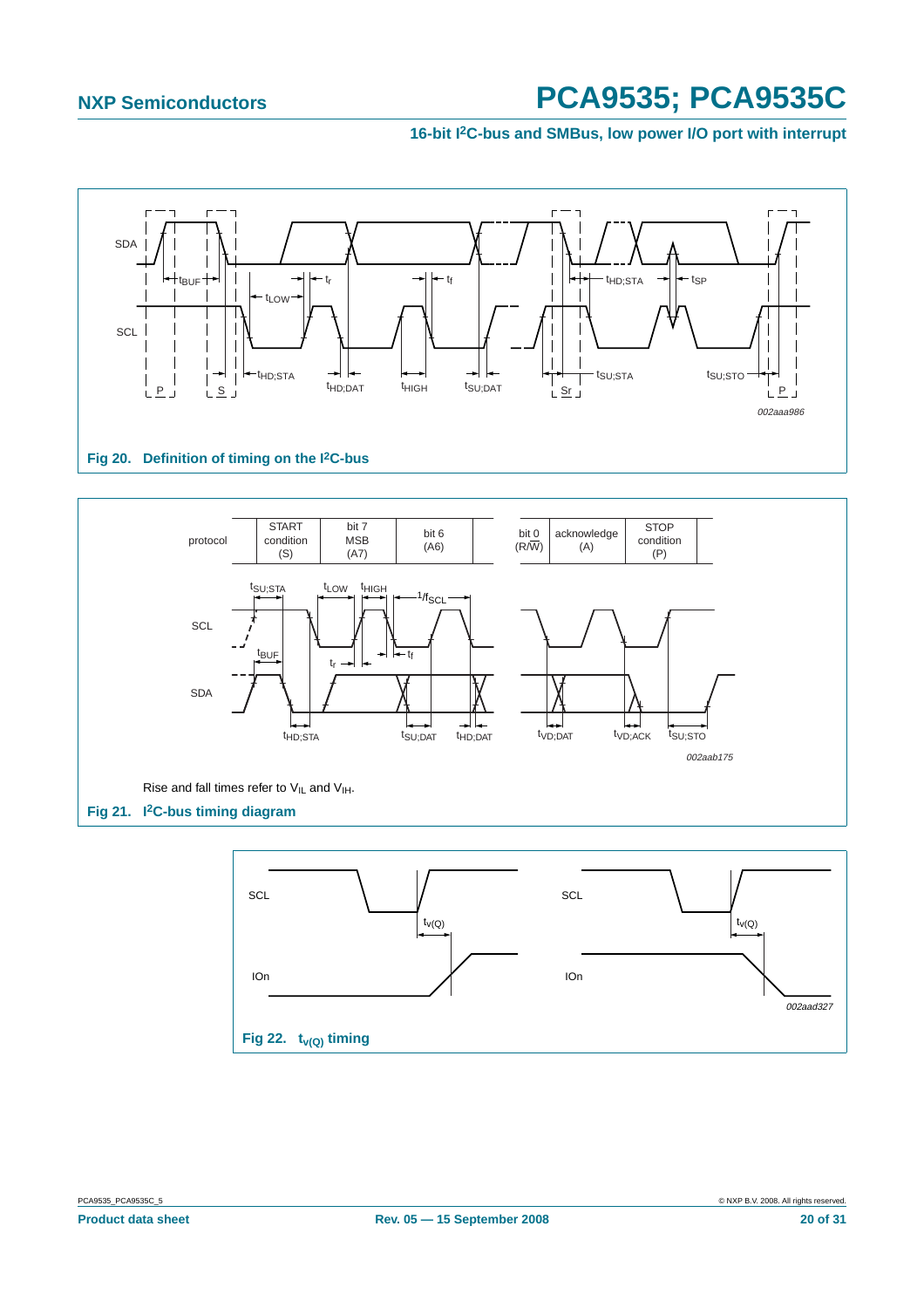# <span id="page-20-1"></span>**12. Test information**



<span id="page-20-0"></span>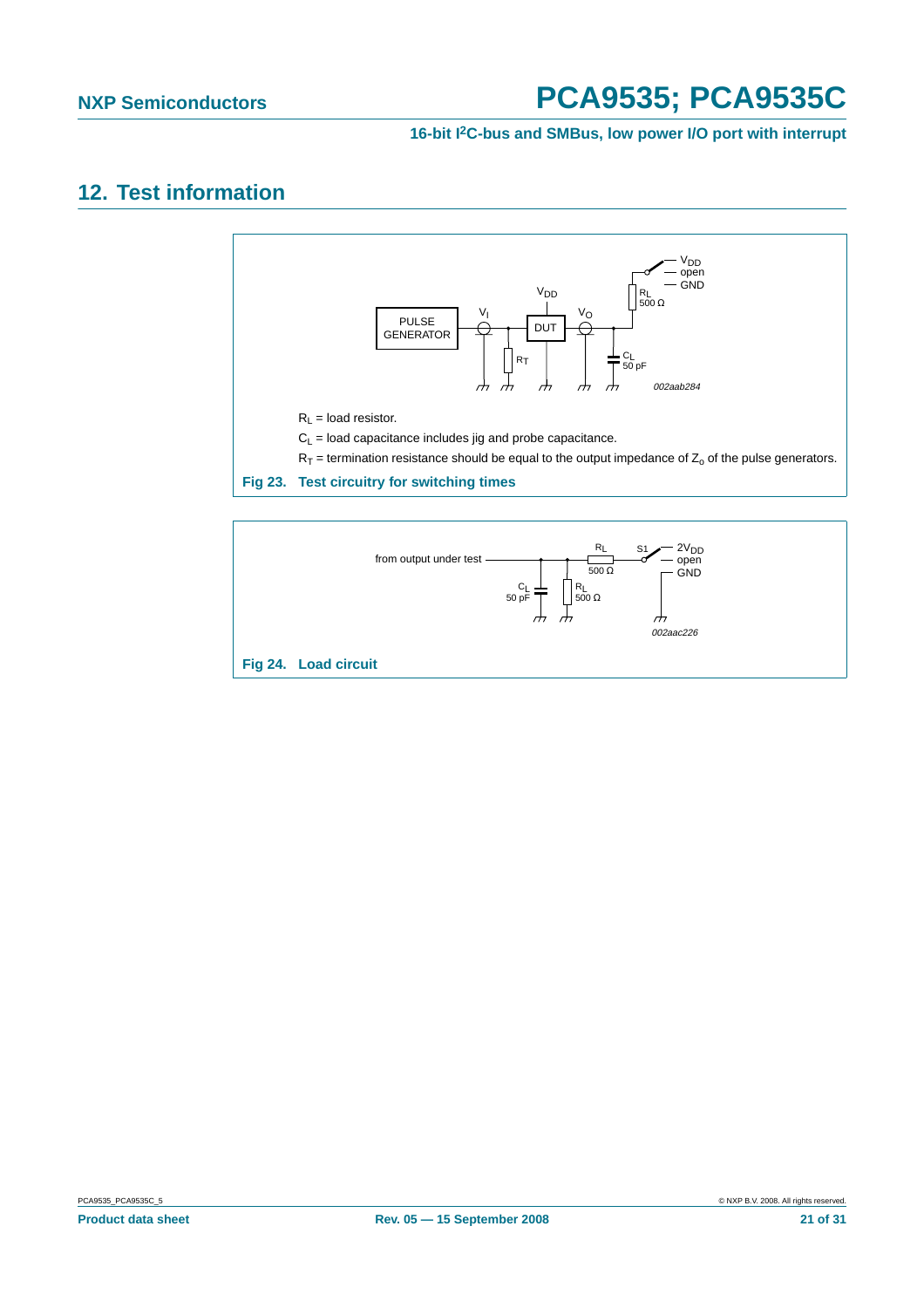#### **16-bit I2C-bus and SMBus, low power I/O port with interrupt**

## <span id="page-21-0"></span>**13. Package outline**



### **Fig 25. Package outline SOT137-1 (SO24)**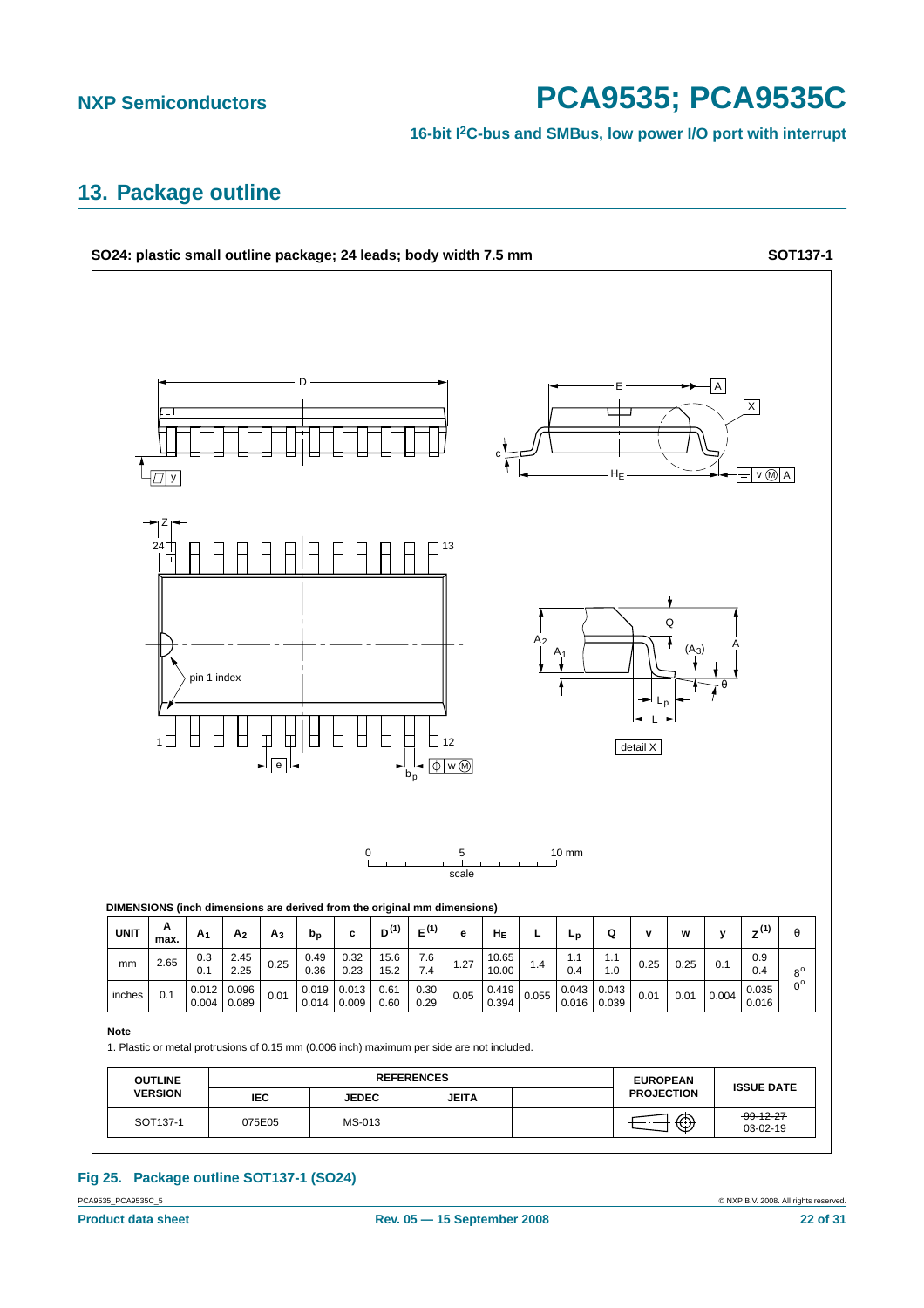**16-bit I2C-bus and SMBus, low power I/O port with interrupt**



### **Fig 26. Package outline SOT355-1 (TSSOP24)**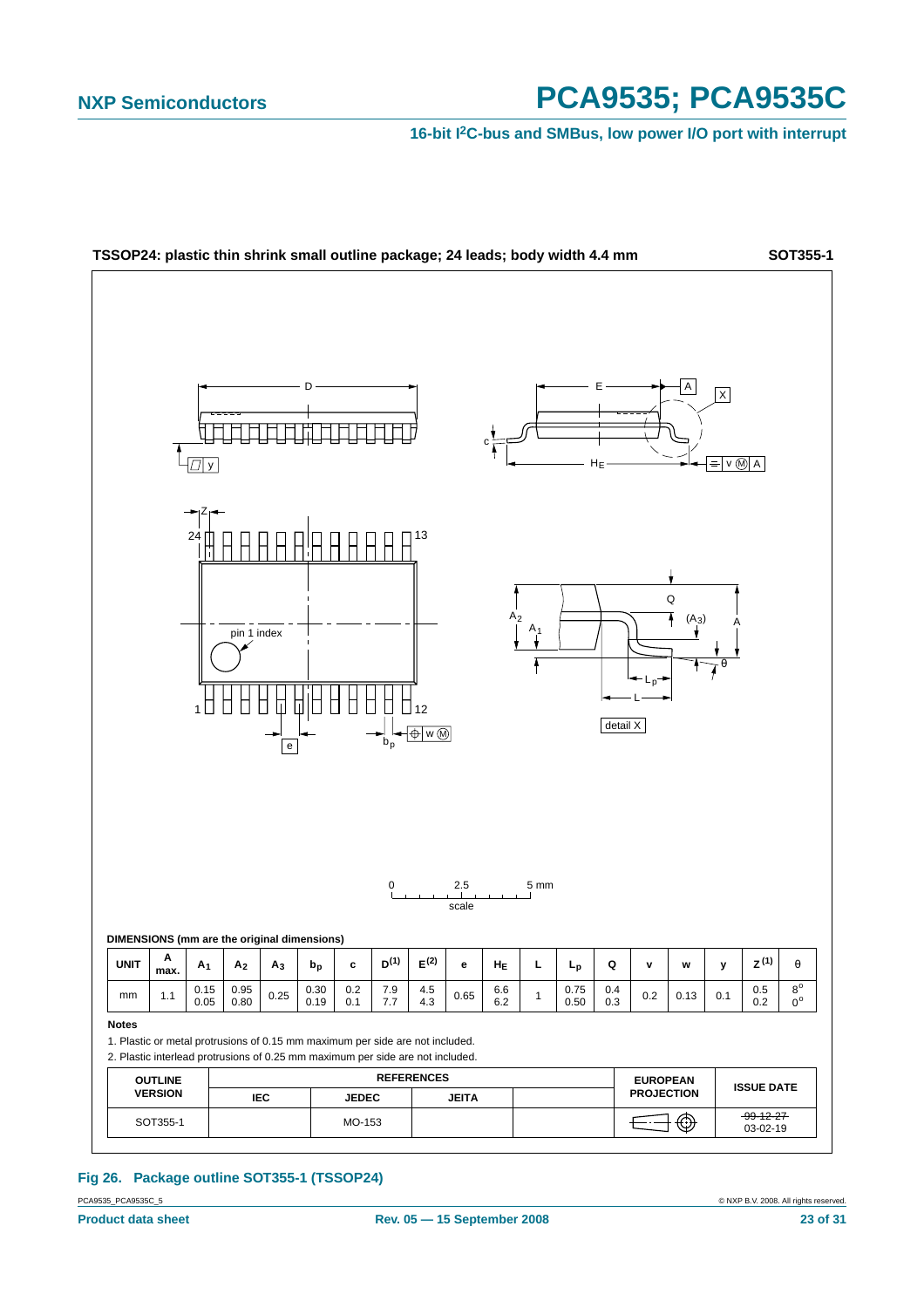#### **16-bit I2C-bus and SMBus, low power I/O port with interrupt**



#### **HVQFN24: plastic thermal enhanced very thin quad flat package; no leads; 24 terminals; body 4 x 4 x 0.85 mm**

**SOT616-1**

#### **Fig 27. Package outline SOT616-1 (HVQFN24)**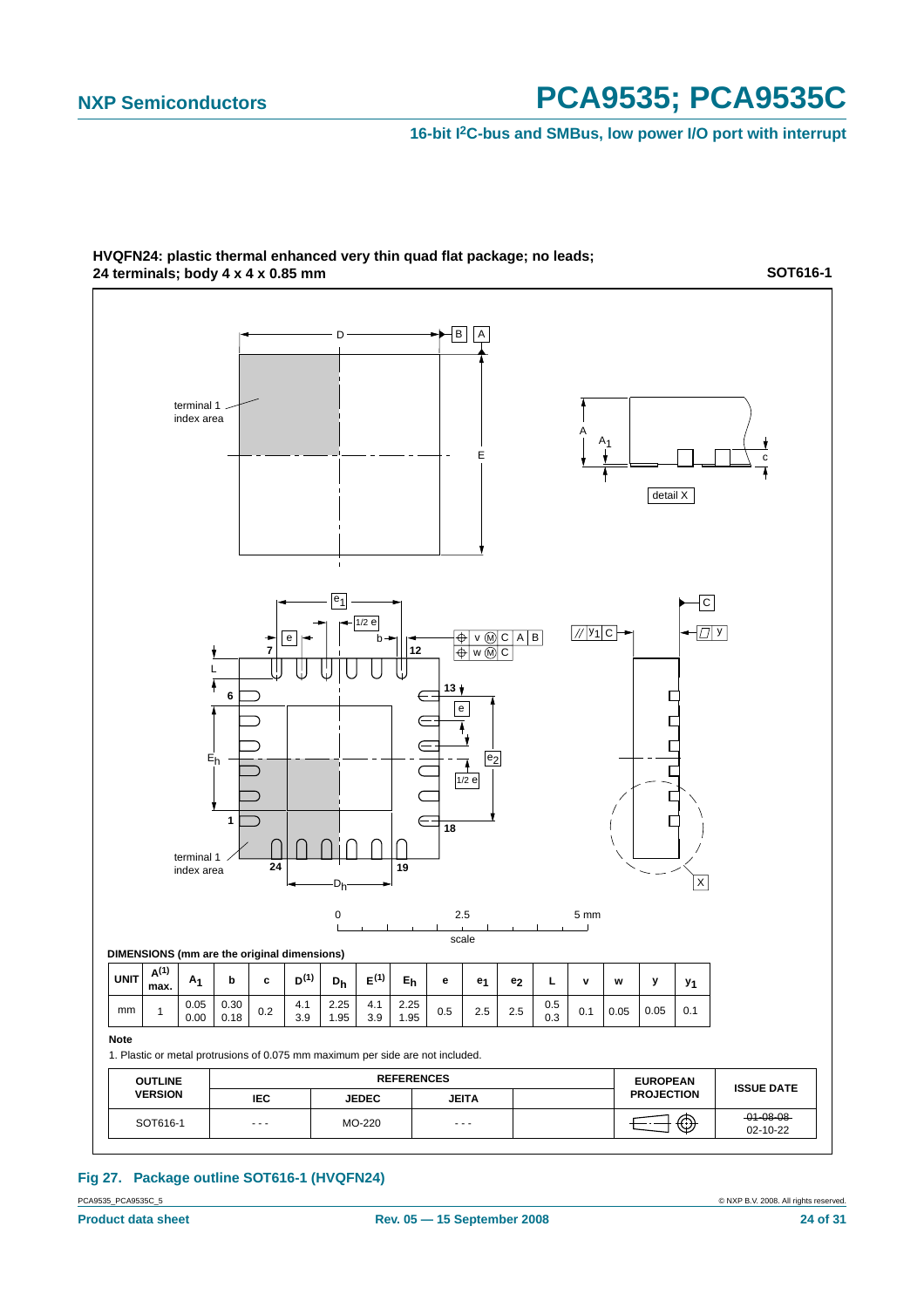**16-bit I2C-bus and SMBus, low power I/O port with interrupt**



**HWQFN24: plastic thermal enhanced very very thin quad flat package; no leads;**

#### **Fig 28. Package outline SOT994-1 (HWQFN24)**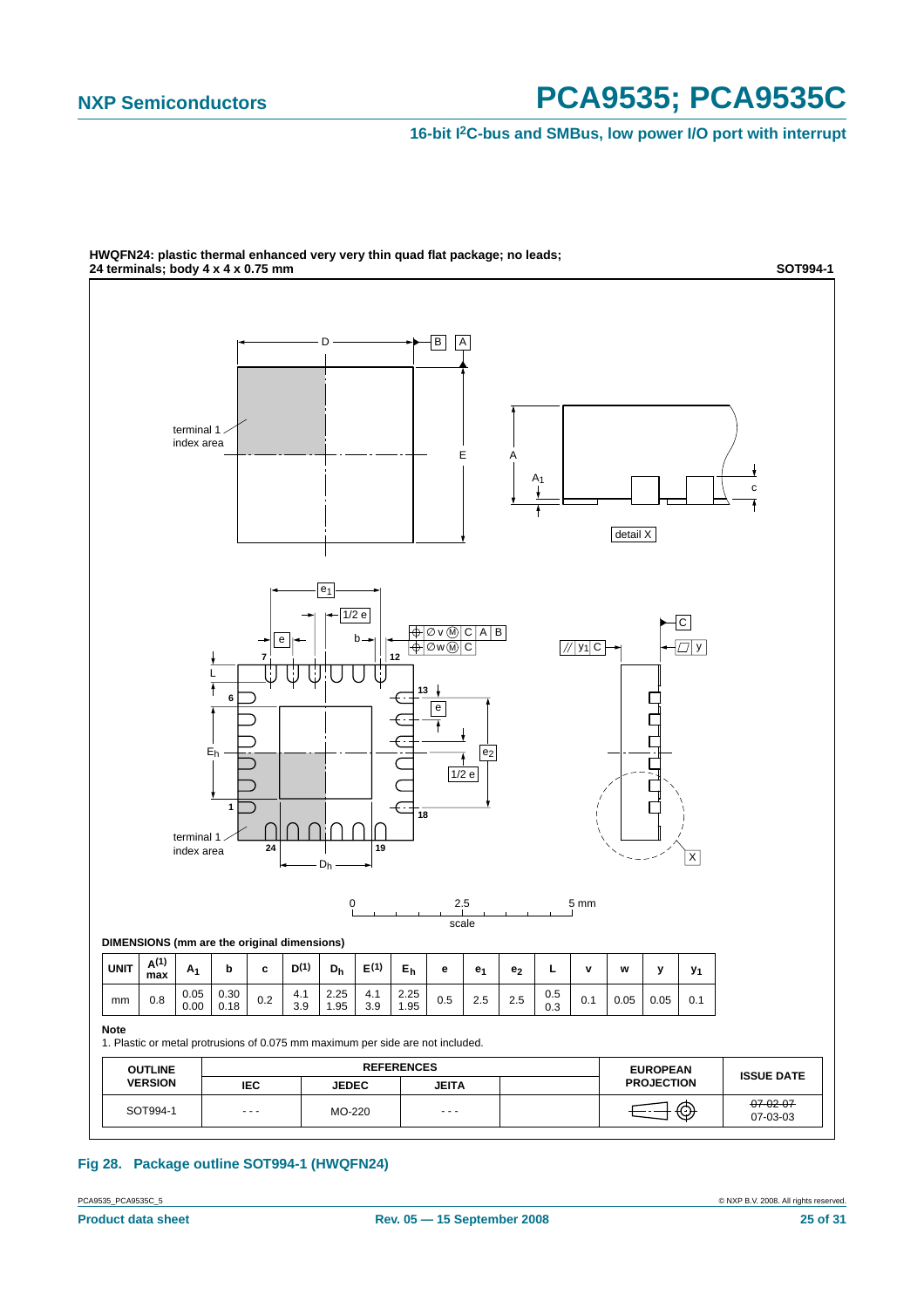### <span id="page-25-0"></span>**14. Handling information**

Inputs and outputs are protected against electrostatic discharge in normal handling. However, to be completely safe you must take normal precautions appropriate to handling integrated circuits.

## <span id="page-25-1"></span>**15. Soldering of SMD packages**

This text provides a very brief insight into a complex technology. A more in-depth account of soldering ICs can be found in Application Note AN10365 "Surface mount reflow soldering description".

### <span id="page-25-2"></span>**15.1 Introduction to soldering**

Soldering is one of the most common methods through which packages are attached to Printed Circuit Boards (PCBs), to form electrical circuits. The soldered joint provides both the mechanical and the electrical connection. There is no single soldering method that is ideal for all IC packages. Wave soldering is often preferred when through-hole and Surface Mount Devices (SMDs) are mixed on one printed wiring board; however, it is not suitable for fine pitch SMDs. Reflow soldering is ideal for the small pitches and high densities that come with increased miniaturization.

#### <span id="page-25-3"></span>**15.2 Wave and reflow soldering**

Wave soldering is a joining technology in which the joints are made by solder coming from a standing wave of liquid solder. The wave soldering process is suitable for the following:

- **•** Through-hole components
- **•** Leaded or leadless SMDs, which are glued to the surface of the printed circuit board

Not all SMDs can be wave soldered. Packages with solder balls, and some leadless packages which have solder lands underneath the body, cannot be wave soldered. Also, leaded SMDs with leads having a pitch smaller than ~0.6 mm cannot be wave soldered, due to an increased probability of bridging.

The reflow soldering process involves applying solder paste to a board, followed by component placement and exposure to a temperature profile. Leaded packages, packages with solder balls, and leadless packages are all reflow solderable.

Key characteristics in both wave and reflow soldering are:

- **•** Board specifications, including the board finish, solder masks and vias
- **•** Package footprints, including solder thieves and orientation
- **•** The moisture sensitivity level of the packages
- **•** Package placement
- **•** Inspection and repair
- **•** Lead-free soldering versus SnPb soldering

#### <span id="page-25-4"></span>**15.3 Wave soldering**

Key characteristics in wave soldering are: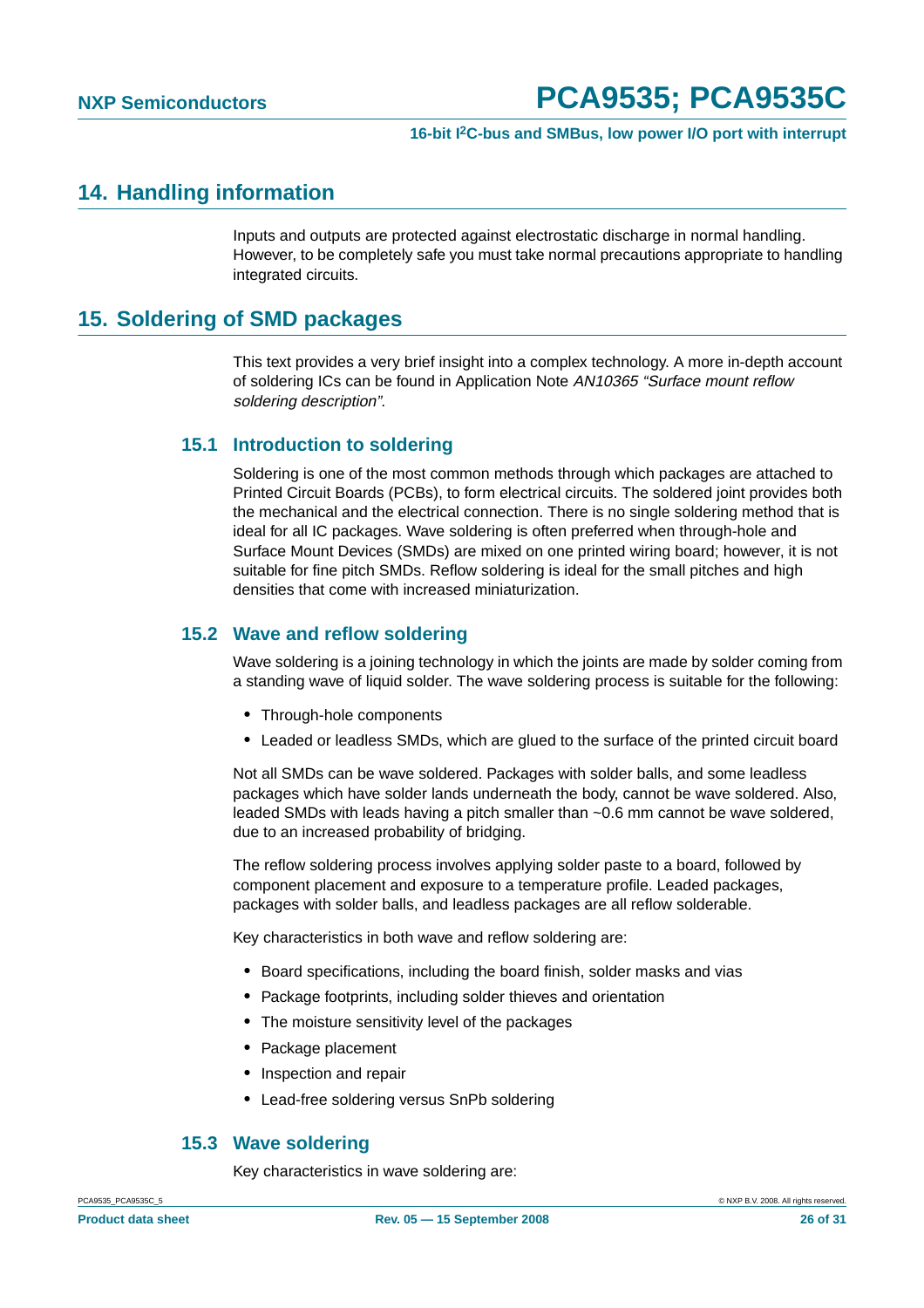- **•** Process issues, such as application of adhesive and flux, clinching of leads, board transport, the solder wave parameters, and the time during which components are exposed to the wave
- **•** Solder bath specifications, including temperature and impurities

#### <span id="page-26-0"></span>**15.4 Reflow soldering**

Key characteristics in reflow soldering are:

- **•** Lead-free versus SnPb soldering; note that a lead-free reflow process usually leads to higher minimum peak temperatures (see Figure 29) than a SnPb process, thus reducing the process window
- **•** Solder paste printing issues including smearing, release, and adjusting the process window for a mix of large and small components on one board
- **•** Reflow temperature profile; this profile includes preheat, reflow (in which the board is heated to the peak temperature) and cooling down. It is imperative that the peak temperature is high enough for the solder to make reliable solder joints (a solder paste characteristic). In addition, the peak temperature must be low enough that the packages and/or boards are not damaged. The peak temperature of the package depends on package thickness and volume and is classified in accordance with Table 16 and 17

#### **Table 16. SnPb eutectic process (from J-STD-020C)**

| Package thickness (mm) | Package reflow temperature $(^\circ \text{C})$ |            |  |  |  |
|------------------------|------------------------------------------------|------------|--|--|--|
|                        | Volume (mm <sup>3</sup> )                      |            |  |  |  |
|                        | < 350                                          | $\geq 350$ |  |  |  |
| < 2.5                  | 235                                            | 220        |  |  |  |
| $\geq 2.5$             | 220                                            | 220        |  |  |  |

#### **Table 17. Lead-free process (from J-STD-020C)**

| Package thickness (mm) | Package reflow temperature $(^\circ \mathsf{C})$ |             |        |  |  |
|------------------------|--------------------------------------------------|-------------|--------|--|--|
|                        | Volume (mm <sup>3</sup> )                        |             |        |  |  |
|                        | < 350                                            | 350 to 2000 | > 2000 |  |  |
| < 1.6                  | 260                                              | 260         | 260    |  |  |
| 1.6 to 2.5             | 260                                              | 250         | 245    |  |  |
| > 2.5                  | 250                                              | 245         | 245    |  |  |

Moisture sensitivity precautions, as indicated on the packing, must be respected at all times.

Studies have shown that small packages reach higher temperatures during reflow soldering, see Figure 29.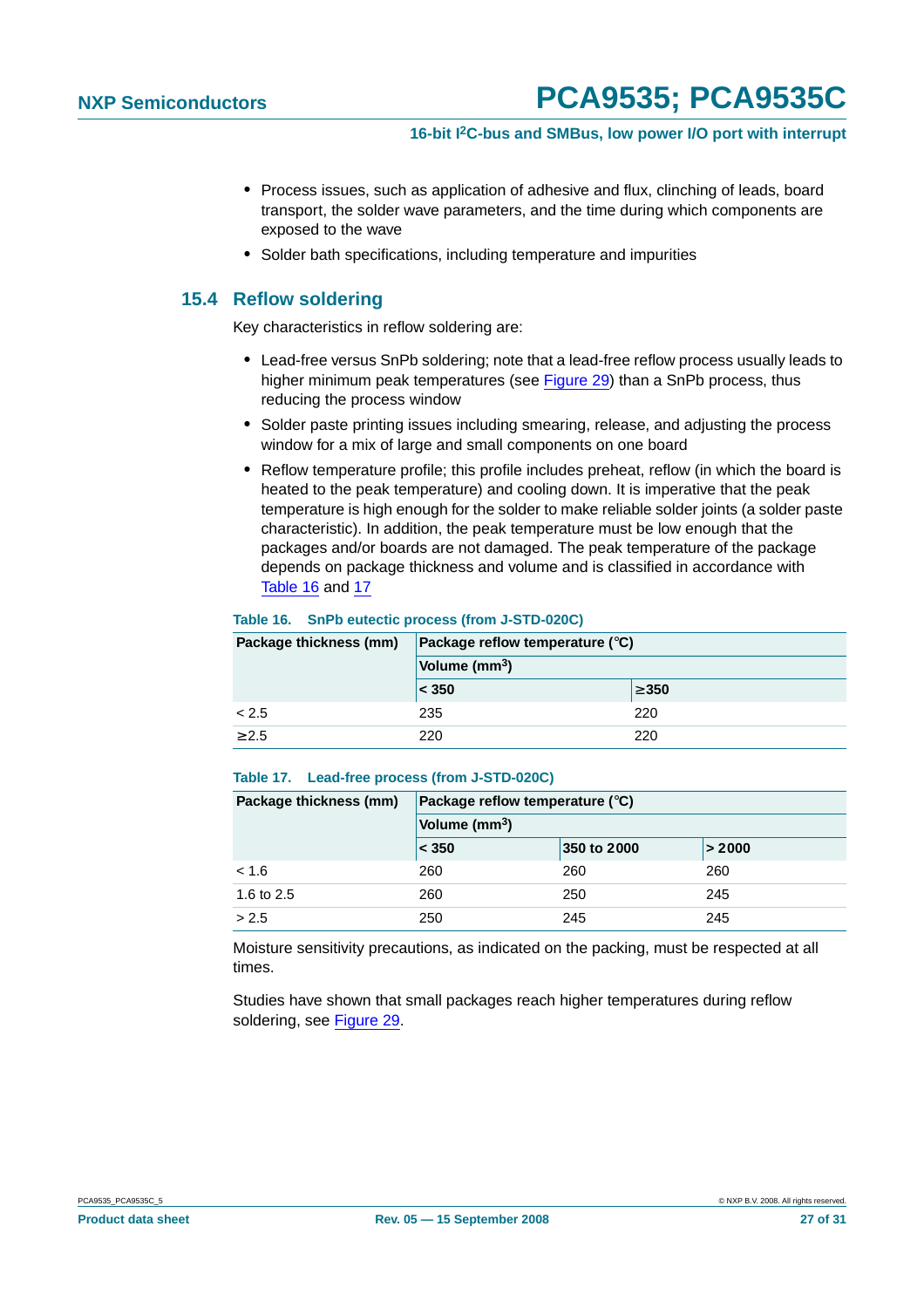**16-bit I2C-bus and SMBus, low power I/O port with interrupt**



For further information on temperature profiles, refer to Application Note AN10365 "Surface mount reflow soldering description".

## <span id="page-27-0"></span>**16. Abbreviations**

| Table 18.    | <b>Abbreviations</b>                       |
|--------------|--------------------------------------------|
| Acronym      | <b>Description</b>                         |
| <b>ACPI</b>  | Advanced Configuration and Power Interface |
| <b>CBT</b>   | Cross Bar Technology                       |
| <b>CDM</b>   | Charged-Device Model                       |
| <b>CMOS</b>  | Complementary Metal-Oxide Semiconductor    |
| <b>DUT</b>   | Device Under Test                          |
| <b>ESD</b>   | ElectroStatic Discharge                    |
| <b>FET</b>   | <b>Field-Effect Transistor</b>             |
| <b>GPIO</b>  | General Purpose Input/Output               |
| <b>HBM</b>   | Human Body Model                           |
| 1/O          | Input/Output                               |
| $12C$ -bus   | Inter-Integrated Circuit bus               |
| IC           | <b>Integrated Circuit</b>                  |
| <b>LED</b>   | <b>Light Emitting Diode</b>                |
| MМ           | Machine Model                              |
| <b>PCB</b>   | <b>Printed-Circuit Board</b>               |
| <b>SMBus</b> | System Management Bus                      |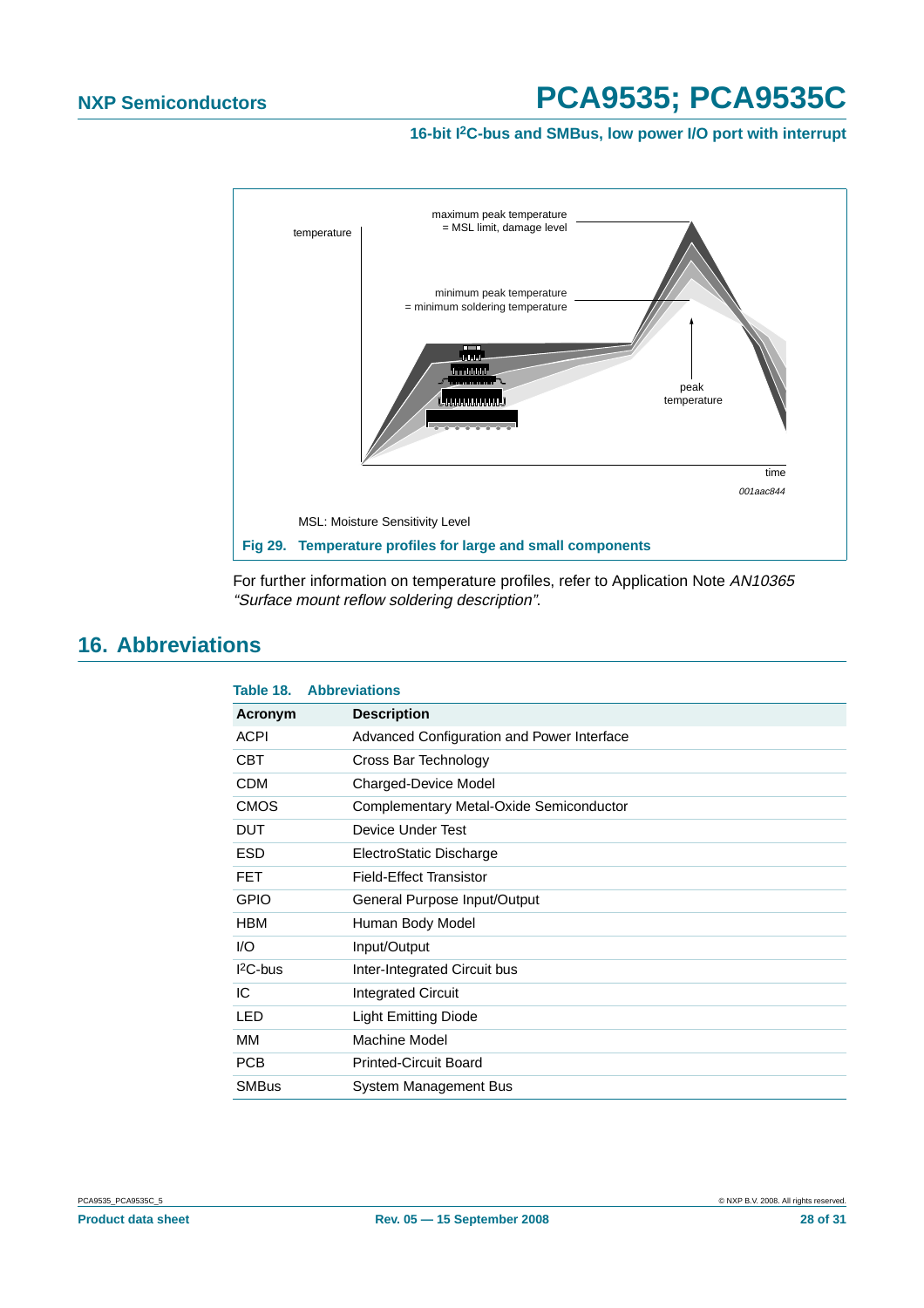# <span id="page-28-0"></span>**17. Revision history**

| Table 19.<br><b>Revision history</b> |              |                                                                                                    |                                     |                    |
|--------------------------------------|--------------|----------------------------------------------------------------------------------------------------|-------------------------------------|--------------------|
| Document ID                          | Release date | Data sheet status                                                                                  | <b>Change notice</b>                | <b>Supersedes</b>  |
| PCA9535 PCA9535C 5                   | 20080915     | Product data sheet                                                                                 | $\overline{\phantom{0}}$            | PCA9535 PCA9535C 4 |
| Modifications:                       |              | • Table 3 "Pin description": Table note [2] re-written; added its reference at port 1 input/output |                                     |                    |
| PCA9535 PCA9535C 4                   | 20080731     | Product data sheet                                                                                 | $\overline{\phantom{a}}$            | PCA9535 PCA9535C 3 |
| PCA9535_PCA9535C_3                   | 20071004     | Product data sheet                                                                                 | $\overline{\phantom{a}}$            | PCA9535 2          |
| PCA9535 2<br>(9397 750 12896)        | 20040930     | Product data sheet                                                                                 | $\overline{\phantom{0}}$            | PCA9535 1          |
| PCA9535_1<br>(9397 750 11681)        | 20030627     | Product data                                                                                       | 853-2430 30019 of -<br>11 June 2003 |                    |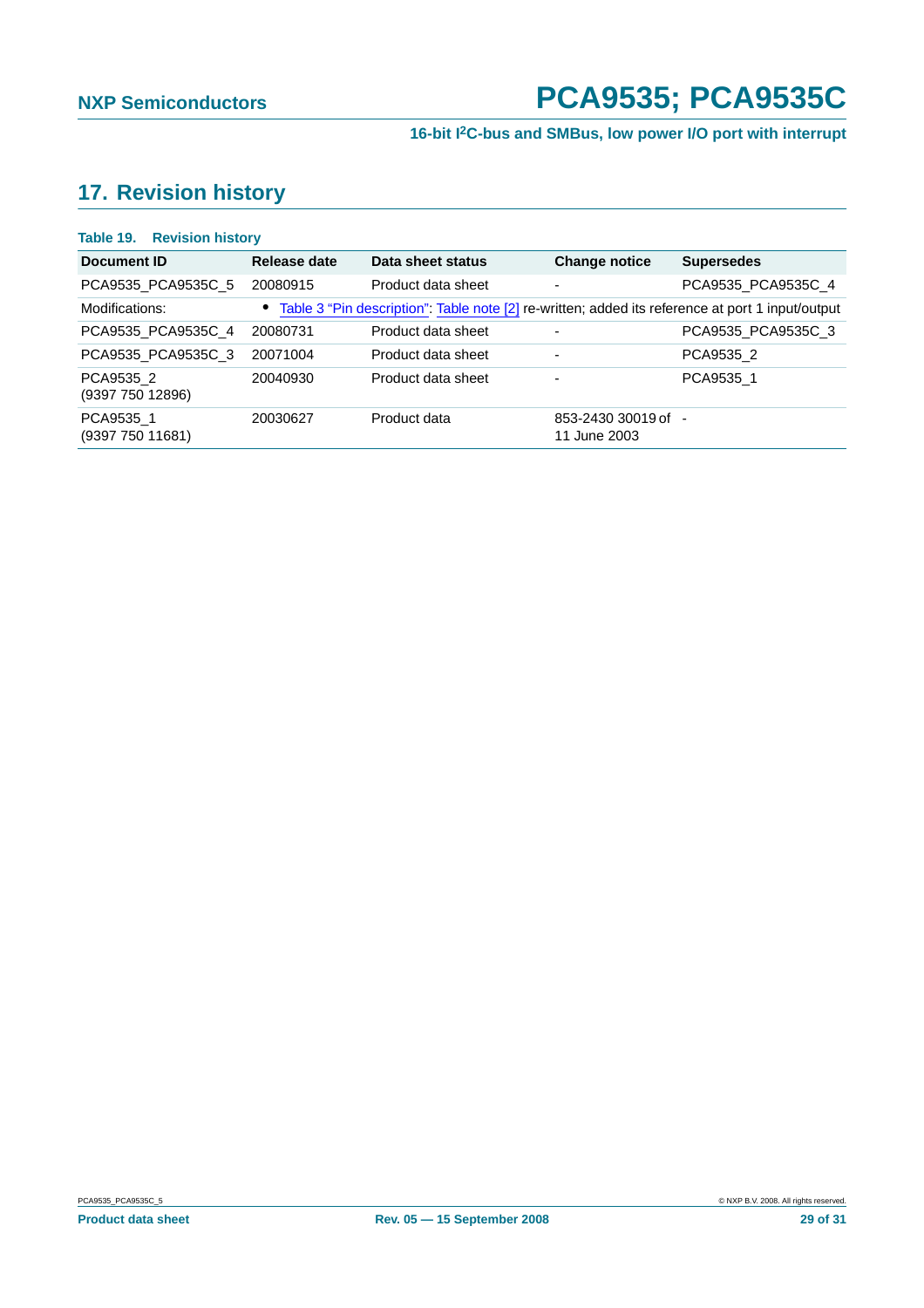# <span id="page-29-0"></span>**18. Legal information**

#### <span id="page-29-1"></span>**18.1 Data sheet status**

| Document status <sup>[1][2]</sup> | Product status <sup>[3]</sup> | <b>Definition</b>                                                                     |
|-----------------------------------|-------------------------------|---------------------------------------------------------------------------------------|
| Objective [short] data sheet      | Development                   | This document contains data from the objective specification for product development. |
| Preliminary [short] data sheet    | Qualification                 | This document contains data from the preliminary specification.                       |
| Product [short] data sheet        | Production                    | This document contains the product specification.                                     |

[1] Please consult the most recently issued document before initiating or completing a design.

[2] The term 'short data sheet' is explained in section "Definitions".

[3] The product status of device(s) described in this document may have changed since this document was published and may differ in case of multiple devices. The latest product status information is available on the Internet at URL http://www.nxp.com.

#### <span id="page-29-2"></span>**18.2 Definitions**

**Draft —** The document is a draft version only. The content is still under internal review and subject to formal approval, which may result in modifications or additions. NXP Semiconductors does not give any representations or warranties as to the accuracy or completeness of information included herein and shall have no liability for the consequences of use of such information.

**Short data sheet —** A short data sheet is an extract from a full data sheet with the same product type number(s) and title. A short data sheet is intended for quick reference only and should not be relied upon to contain detailed and full information. For detailed and full information see the relevant full data sheet, which is available on request via the local NXP Semiconductors sales office. In case of any inconsistency or conflict with the short data sheet, the full data sheet shall prevail.

### <span id="page-29-3"></span>**18.3 Disclaimers**

**General —** Information in this document is believed to be accurate and reliable. However, NXP Semiconductors does not give any representations or warranties, expressed or implied, as to the accuracy or completeness of such information and shall have no liability for the consequences of use of such information.

**Right to make changes —** NXP Semiconductors reserves the right to make changes to information published in this document, including without limitation specifications and product descriptions, at any time and without notice. This document supersedes and replaces all information supplied prior to the publication hereof.

**Suitability for use - NXP** Semiconductors products are not designed, authorized or warranted to be suitable for use in medical, military, aircraft, space or life support equipment, nor in applications where failure or malfunction of an NXP Semiconductors product can reasonably be expected to result in personal injury, death or severe property or environmental damage. NXP Semiconductors accepts no liability for inclusion and/or use of NXP Semiconductors products in such equipment or applications and therefore such inclusion and/or use is at the customer's own risk.

**Applications —** Applications that are described herein for any of these products are for illustrative purposes only. NXP Semiconductors makes no representation or warranty that such applications will be suitable for the specified use without further testing or modification.

**Limiting values —** Stress above one or more limiting values (as defined in the Absolute Maximum Ratings System of IEC 60134) may cause permanent damage to the device. Limiting values are stress ratings only and operation of the device at these or any other conditions above those given in the Characteristics sections of this document is not implied. Exposure to limiting values for extended periods may affect device reliability.

**Terms and conditions of sale —** NXP Semiconductors products are sold subject to the general terms and conditions of commercial sale, as published at http://www.nxp.com/profile/terms, including those pertaining to warranty, intellectual property rights infringement and limitation of liability, unless explicitly otherwise agreed to in writing by NXP Semiconductors. In case of any inconsistency or conflict between information in this document and such terms and conditions, the latter will prevail.

**No offer to sell or license —** Nothing in this document may be interpreted or construed as an offer to sell products that is open for acceptance or the grant, conveyance or implication of any license under any copyrights, patents or other industrial or intellectual property rights.

#### <span id="page-29-4"></span>**18.4 Trademarks**

Notice: All referenced brands, product names, service names and trademarks are the property of their respective owners.

**I 2C-bus —** logo is a trademark of NXP B.V.

### <span id="page-29-5"></span>**19. Contact information**

For more information, please visit: **http://www.nxp.com**

For sales office addresses, please send an email to: **salesaddresses@nxp.com**